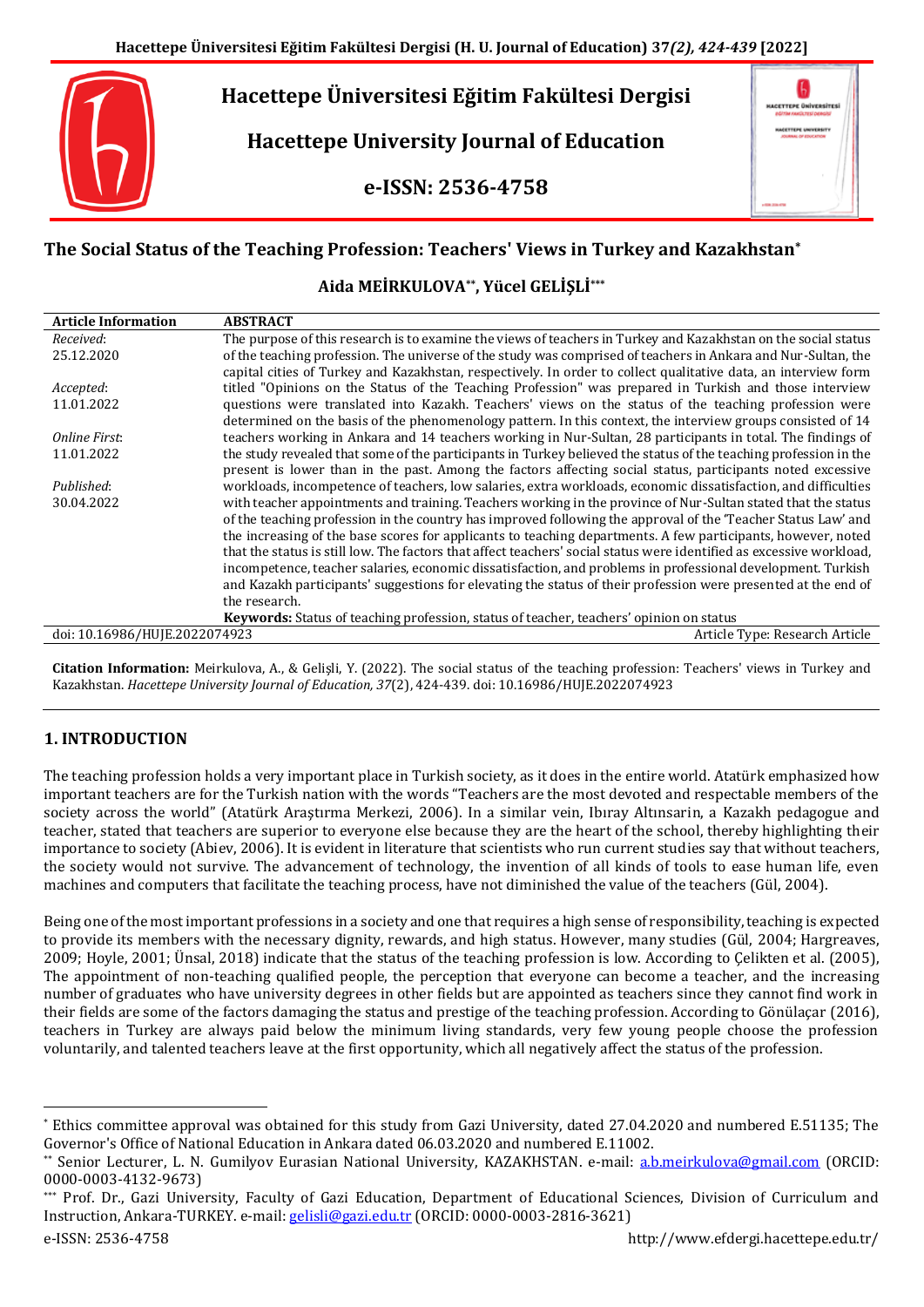Even though teachers' status differed by society, they were almost always highly respected in the past. However, in recent centuries, teachers have been subjected to low status evaluation for various factors (Tezcan, 1992). The factors affecting the status of teachers can be listed as "their gender, the position and age of their students, low pay, their level of education, the subject they teach, their ethnicity, seniority, age and commitment" (Tezcan, 1992, p.297). Alternatively, Gökırmak (2006) classified the factors affecting teachers' social status in two categories; occupational and non-occupational. In regard to occupational factors, the researcher cited the number of teachers, teacher training policies, professional organizations, economic and legal conditions, and the development of teachers; for non-professional factors, the researcher listed the characteristics of teachers, as well as their ethnicity, environment, and political affiliations.

Göker and Gündüz (2017) mentioned some criteria determining the social status of the teaching profession. The prestigious status of teachers in a society is determined by variables such as "teachers' pay compared to other professions, parents' willingness to let their children become teachers, respect students and parents have for educators, and their level of trust in educational systems" (p.177). Additionally, the status of teaching is impacted by the views of society, the local and national media, and the government's view of teachers, according to Hargreaves (2009).

Ünsal (2018) states that the status of teaching is directly related to "the socio-cultural and economic conditions of the teacher, job security, their salary and working conditions, opportunities for professional development, professional autonomy and the quality of the education that the teacher received" (p.112). In his meta-analysis study on the status of the teaching profession in Turkey, the researcher examined both professional and non-professional factors that determine the status of the teaching profession. The model, which includes both themes, is presented in Figure 1.



Figure 1. Factors determining the status of the teaching profession (Ünsal, 2018)

Based on this model, the factors that determine the status of the teaching profession are: working hours, salaries, entry requirements, need for teachers, teacher qualifications, and teachers' personal rights. The non-professional factors include the teacher's value in the society, the personal characteristics of a teacher, the understanding of 'when all else fails, become a teacher', as well as other opinions and the media.

Similarly, Akyüz (2012) asserts that both professional and non-professional elements affect the status of teachers. As listed under the title of 'teacher problems', the professional elements include the number and the training of teachers, their legal status, economic and organizational problems of teachers, and professional publications by teachers. Teacher personalities, genders, social origins, and relationships with political circles were among the non-professional factors.

## **1.1. Statement of the Problem**

When the literature and postgraduate studies on the status of teachers and teaching profession in Turkey are reviewed (Bek, 2007, Gökırmak, 2006; Taşkaya, 2007; Torun, 2010; Ulutaş, 2017), certain variables are discussed in regards to the teaching profession in Turkey, compared to other professions, and methodically assessed with different samples in quantitative or qualitative designs. However, no study has been found that compares the views of teachers in other countries regarding the status of teaching. This research is expected to fill the aforementioned gap and contribute to the literature in terms of comparing the status of the teaching profession in the Turkish Republics.

## **1.2. Purpose of the Study**

This research aims to investigate the views of teachers in both Turkey and Kazakhstan regarding the social status of the profession. The following sub-problems were addressed within the framework of this general purpose:

- 1. What are the teachers' views on the social status of the teaching profession in Turkey?
- 2. What are the teachers' views on the social status of the teaching profession in Kazakhstan?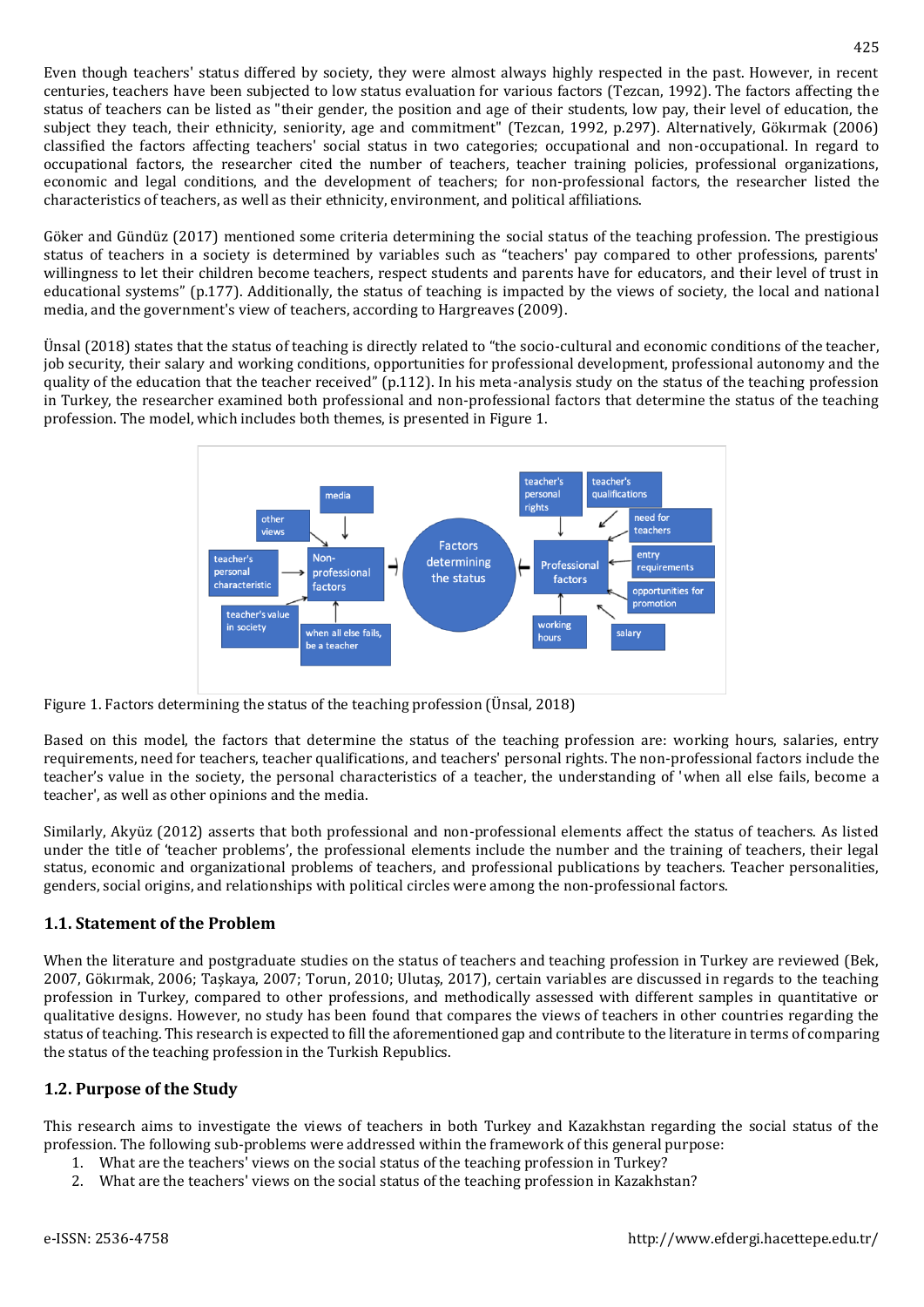## **2. METHODOLOGY**

In order to collect qualitative data for the study, an interview form titled "Opinions on the Status of the Teaching Profession" was created. This form was translated into Kazakh and the measurement tool titled "Мұғалім Кәсібінің Мәртебесіне Қатысты Көзқарастар" was presented to Kazakh teachers. Teachers working in schools were interviewed about the social status of the teaching profession and qualitative data was collected.

In order to examine teachers' views regarding the status of the teaching profession, a single screening model was used. The single screening model is a research approach that aims to describe a current or past situation as it exists. Using this approach, variables are categorized based on type or amount, and the focused variables are separately described. Phenomenology was used as the research design. It is essential to reveal and interpret the individual's experience, perspective, and perception of a phenomenon in phenomenology design, according to Yıldırım and Şimşek (2011). In Patton's (2014) definition of phenomenology, it is the understanding and assimilation of the meaning, structure, and essence of the individual's or group's experience of a phenomenon. Thus, in this study, unstructured interview forms were used to collect teacher viewpoints on the social status of the teaching profession, as well as obtaining more in-depth information.

### **2.1. Participants**

In this study, 14 teachers from different schools in Ankara and 14 teachers from different schools in Nur-Sultan participated in the interview process. The sample group of the study consists of 28 teachers who were determined with a convenience sampling method. Convenience sampling is perhaps the easiest method of sampling, because participants are selected based on availability and willingness to take part (Ben-Shlomo, Brookes & Hickman, 2013).

### **2.2. Data Collection Tools**

In order to collect qualitative data for the purpose of the research, an interview form titled "Teachers' Views on the Status of Teaching Profession" was used. As one of the commonly used data collection techniques in research, "an interview is a purposeful conversation in which the researcher asks questions prepared in advance and the participant provides responses" (Kuş, 2003, p.50). Interviewing is not used primarily for testing hypotheses; on the contrary, it is used to gain a deeper understanding of another person's experience and how they make sense of it. Therefore, "the focus is on how other people describe the stories and how they interpret them" (Türnüklü, 2000, p.544).

Three types of interview technique are generally used in studies conducted in the field of education According to Türnüklü (2000): a) unstructured interview, b) structured interview, and c) semi-structured interview. In this study, unstructured interview technique was used.

The scale's item pool was developed on the basis of the conceptual framework during the development phase for the qualitative data collection tool. The interview questions were specific to the research purpose and fit well with the theoretical structure. Prior research on the topic was also reviewed when creating candidate questions. Furthermore, the data collection tool developed by Ulutaş (2017) was taken as an example and some of the questions of the created interview form were asked in a similar manner. Each question was prepared to gather the teachers' views on the current status of their profession. Interview questions were developed in relation to one another. Considering the research topic and the factors affecting it are very broad and comprehensive, the draft interview form was designed with 9 questions.

In order to determine its content validity and obtain expert opinions, the draft interview form with 9 questions was sent to the 13 experts who were experienced in the field of Educational Sciences and were specifically acquainted with the scope of the research. Experts reviewed the interview questions to determine whether they were appropriate for the research purpose and target audience, they were scientifically correct, and there were grammatical and spelling errors. The Lawshe technique was used in this evaluation. Using the Lawshe technique, an expert opinion form is created to identify the purpose of the interview and the degree to which this purpose is relevant to each interview question, such as "The question is suitable for the target", "The question is unsuitable for the target", or "The question should be corrected". The experts were asked to evaluate the interview questions based on these criteria and to suggest how the questions could be improved. After evaluating each question, the experts provided their own suggestions for how the question may be corrected or improved. On the basis of the experts' feedback, the final version of the interview form was created and was ready for application. The interview form was translated into Kazakh as well.

The traditional approach was used when translating the Turkish interview form into Kazakh. Translation was carried out in five stages including first translation, evaluation of the first translation, back translation, evaluation of the back translation and the expert opinion. Translation of the interview form was performed by 13 Kazakh students who studied in Turkey for their doctorate, and expert opinions were collected from three research assistants, including the researcher, who studied in Turkey and worked in Kazakhstan. The translators' Turkish language proficiency was C1 / B2, which enabled the evaluation process to pay particular attention to the questions' clarity and cultural appropriateness. Interviews were conducted with 14 teachers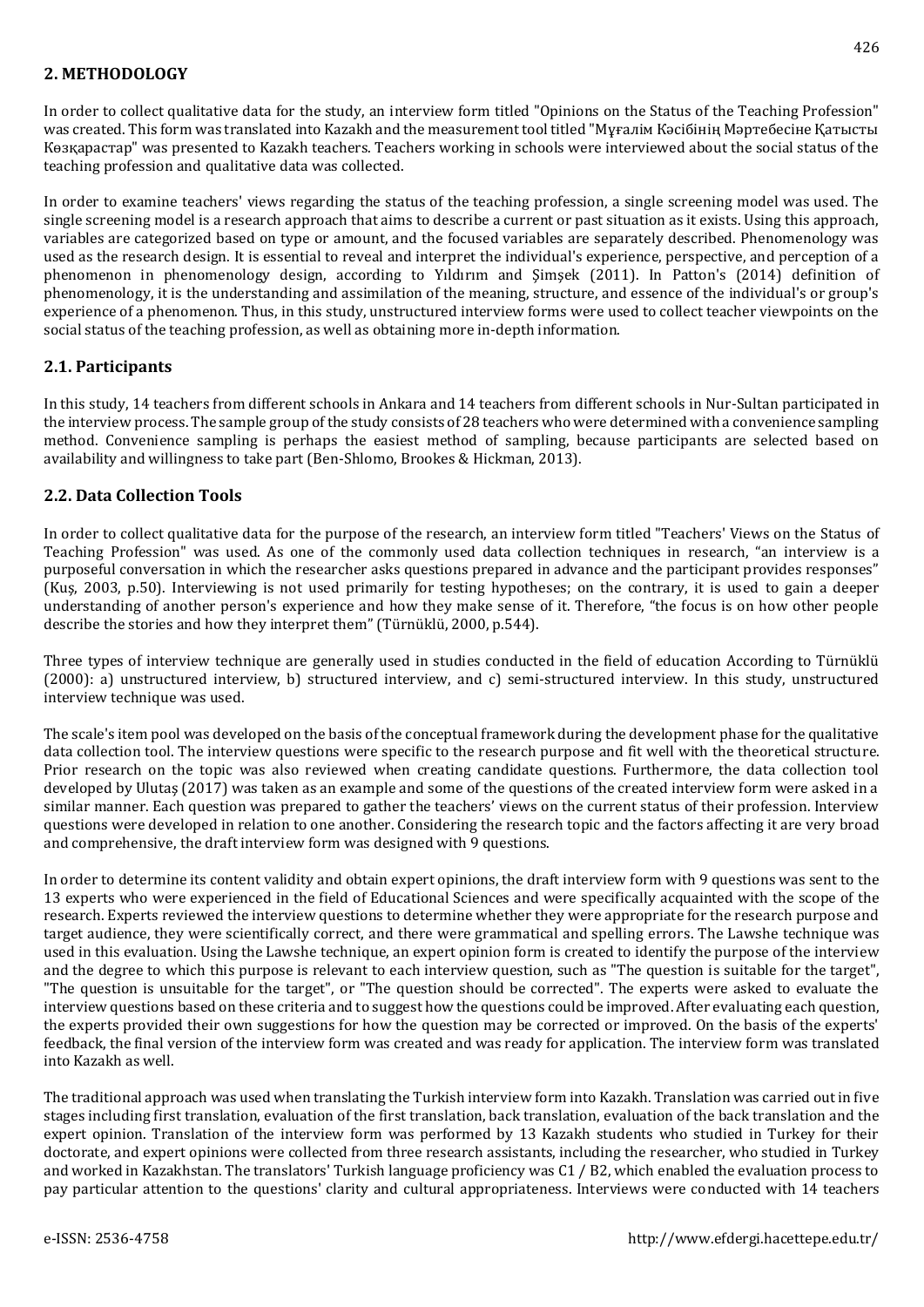working in Ankara and 14 teachers working in Nur-Sultan, using this interview form - created to gather teacher opinions about the status of the teaching profession.

## **2.3. Validity and Reliability**

The reliability of content analysis techniques is primarily determined by the coding process. The most important step is to identify the categories and define them clearly. The reliability and objectivity of analysis increases once this step has been completed. This means that "the interpretations of the categories do not differ from researcher to researcher or when they are compared at two different times, thereby ensuring reliability, which is a condition of objectivity" (Tavşancıl & Aslan, 2001, p.80). For reliability testing, the formula suggested by Miles and Huberman (1994) (Reliability = number of agreements / number of agreements + number of disagreements) was used. Three experts coded the data, and the aim was to determine whether the coders were compatible by using the relevant formula. Based on the calculation, the reliability coefficient for Turkey data was 0.86; for Kazakhstan data, it was 0.92. These results indicate that the encodings are reliable since a consensus of at least 80% is expected among coders, based on Miles and Huberman (1994).

## **2.4. Data Analysis**

The data obtained through the qualitative data tool was analyzed using descriptive analysis and content analysis to interpret the sub-problem questions. Yıldırım and Şimşek (2011) distinguish between two methods of analyzing data: "Descriptive analysis is used to process data without in-depth analysis, while content analysis is used to assess data at a closer level and to discover the concepts and themes that underlie them" (p.89). Similarly, Tavşancıl and Arslan (2001) define content analysis as the objective and systematic identification of meaning contained in verbal, written and other data, converting them into numbers and making inferences. Based on the questions in the qualitative data collection tool and the conceptual framework, a general framework for data analysis was developed. In order to do this, as a first step, the researcher converted the video and audio recordings into text, thus preparing them for content analysis. During content analysis, a Code - Category - Theme System is created (Gökçe, 2006; Tavşancıl & Arslan, 2001; Yıldırım & Şimşek, 2011). Each of the participating teachers was identified by the symbol "T" and given a number respectively. Content analysis results were converted into tables and interpreted based on codes, categories, and themes.

## **2.5. Application and Data Collection Processes**

The researcher applied to the Ethics Committee of Gazi University in order to receive permission and approval to use the measurement tool and collect data for this research. Gazi University Assessment and Evaluation Ethics Sub-Working Group granted ethical permission dated 27.04.2020 and numbered E.51135. To implement the tool, whose ethical application permission was obtained, an application was made to the Governor's Office of National Education in Ankara. As a result of the review of institutions, the application permit number E.11002 dated 06.03.2020 was obtained from the Ankara Directorate of National Education and it was determined that the tools could be applied in schools. Due to the COVID 19 global epidemic period and the closure of the schools during the implementation process, the measurement tool was arranged in an electronic format. In the 2020-2021 academic year, the measurement tool was applied to teachers at schools in different districts in Ankara and Nur-Sultan provinces through the ZOOM platform.

## **3. FINDINGS**

Teachers in Ankara and Nur-Sultan were asked the questions intended to determine their opinions about the social status of the teaching profession in Turkey and Kazakhstan. Below is an analysis of the results of the sub-problem questions.

## **3.1. What are the teachers' views on the social status of the teaching profession in Turkey?**

Demographic information about participating teachers in Turkey is given in Table 1.

Table 1.

| Demographics of the Turkish Teachers Interviewed about the Teaching Profession |  |  |  |
|--------------------------------------------------------------------------------|--|--|--|
|                                                                                |  |  |  |

| Participant | Gender | <b>Experience</b> | <b>Branch</b>      | <b>School Type</b>       |
|-------------|--------|-------------------|--------------------|--------------------------|
| T1          | Female | 26                | History teacher    | Social Sciences High     |
|             |        |                   |                    | School                   |
| T2          | Female | 6                 | Biology teacher    | Social Sciences H.S.     |
| T3          | Male   | 8                 | Turkish teacher    | Social Sciences H.S.     |
| T4          | Female | 13                | Philosophy teacher | Social Sciences H.S.     |
| Т5          | Female | 21                | Geography teacher  | Vocational and technical |
|             |        |                   |                    | Anatolian H.S.           |
| Т6          | Female |                   | Turkish teacher    | State School             |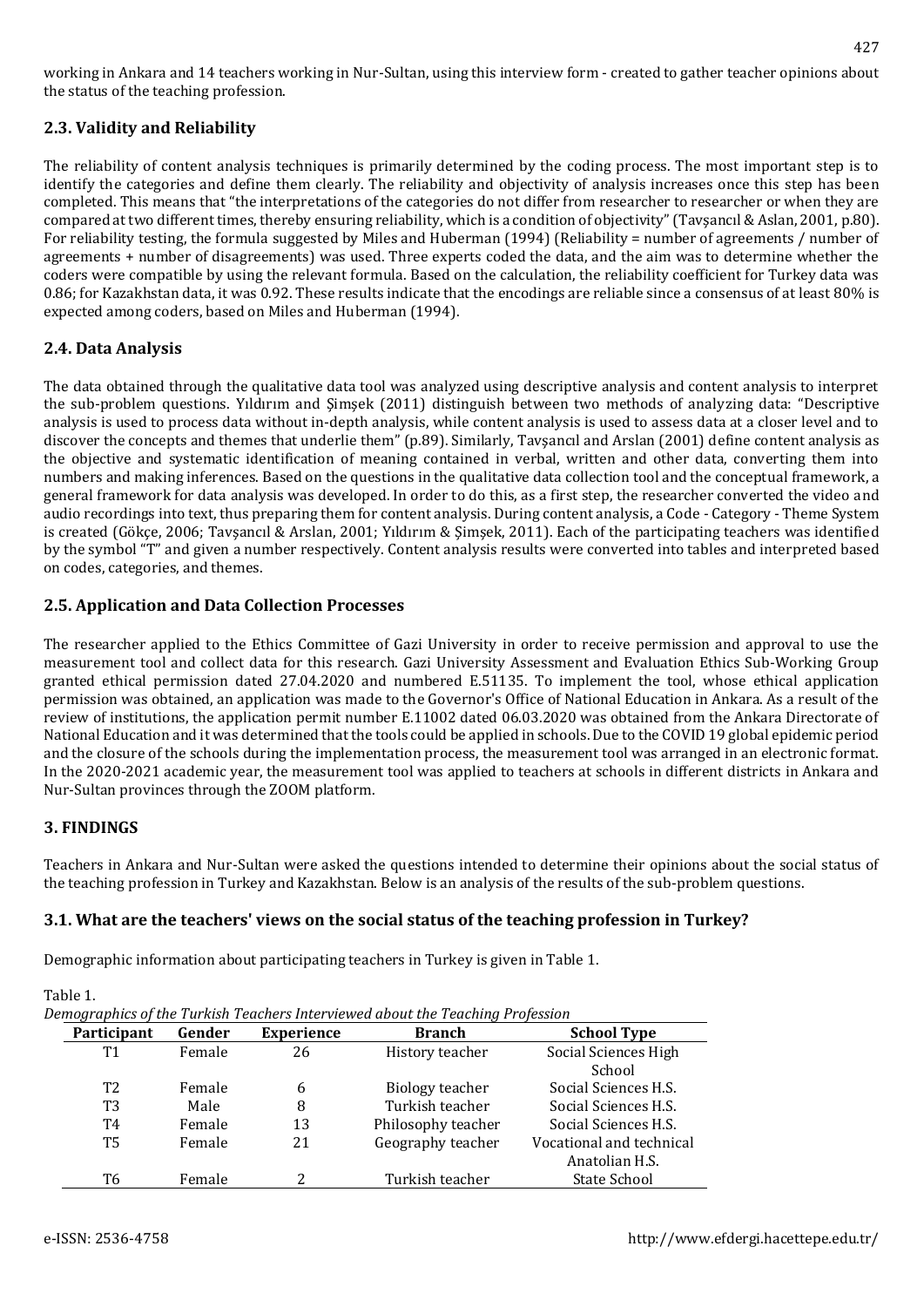| T7              | Female | 8              | Technology design  | Vocational and technical |
|-----------------|--------|----------------|--------------------|--------------------------|
|                 |        |                | teacher            | Anatolian H.S.           |
| T8              | Female | 7              | Turkish teacher    | State school             |
| T9              | Male   | 30             | History teacher    | Vocational and technical |
|                 |        |                |                    | Anatolian H.S.           |
| T <sub>10</sub> | Female | 10             | Philosophy teacher | Vocational and technical |
|                 |        |                |                    | Anatolian H.S.           |
| T <sub>11</sub> | Female | 30             | Geography teacher  | Vocational and technical |
|                 |        |                |                    | Anatolian H.S.           |
| T <sub>12</sub> | Female | 18             | Technology design  | Social Sciences H.S.     |
|                 |        |                | teacher            |                          |
| T <sub>13</sub> | Male   | 6              | Philosophy teacher | Social Sciences H.S.     |
| T <sub>14</sub> | Female | $\overline{2}$ | Classroom teacher  | Private school           |
|                 |        |                |                    |                          |

Both newly hired (2 years) and experienced (30 years) teachers were interviewed, as shown in Table 1. The participants are from different branches and teach at different levels in various school types.

Within the scope of the study, the first interview question addressed to teachers is, "What are the effective reasons for choosing the teaching profession?". Table 2 lists the codes, number of codes, categories, and themes obtained from the content analysis.

#### Table 2.

|  |  |  | Views of Turkish Teachers Regarding Effective Reasons for Choosing the Teaching Profession |
|--|--|--|--------------------------------------------------------------------------------------------|
|  |  |  |                                                                                            |
|  |  |  |                                                                                            |
|  |  |  |                                                                                            |

| <b>Theme</b>                                                     | <b>Question</b>                                                                     | Category                        | Code                                                | Number of<br>code(n) | Participant                                                            |
|------------------------------------------------------------------|-------------------------------------------------------------------------------------|---------------------------------|-----------------------------------------------------|----------------------|------------------------------------------------------------------------|
|                                                                  |                                                                                     | Internal<br>reasons<br>$(n=4)$  | It was not my<br>ideal job                          | 4                    | T <sub>1</sub> , T <sub>9</sub> , T <sub>10</sub> ,<br>T <sub>13</sub> |
|                                                                  | What are the<br>effective<br>reasons for<br>choosing the<br>teaching<br>profession? | External<br>reasons<br>$(n=10)$ | It was my ideal job                                 | 2                    | T 3, T 6                                                               |
| Effective Reasons for Choosing the<br>Teaching Profession (n=14) |                                                                                     |                                 | <b>Family effects</b>                               | 5                    | T 2, T 5, T 7,<br>T 11, T 12                                           |
|                                                                  |                                                                                     |                                 | My exam scores<br>only qualified me<br>for this job | 2                    | T 8, T 14                                                              |
|                                                                  |                                                                                     |                                 | "When all else<br>fails, be a teacher"              | 1                    | T4                                                                     |

As seen in Table 2, the answers were collected in two categories as internal causes (n=4) and external causes (n=10) for the question of "What are the effective reasons for choosing the teaching profession?". In general, it was evident that participants attributed their decision to the teaching profession more to external reasons than internal reasons. While it was seen that the participant teachers used the expression "I loved the profession while teaching" as an internal reason, the most prominent external reason was seen as the family effect  $(n = 5)$ .

The second question addressed to the participants was "What are the important professional problems of the teaching profession?". The codes, category and theme obtained by content analysis are given in Table 3.

Table 3.

*Views of Teachers in Turkey on the Problems of the Teaching Profession*

| <b>Theme</b>                            | <b>Ouestion</b>            | Category                                           | Code              |                               | Participant                     |
|-----------------------------------------|----------------------------|----------------------------------------------------|-------------------|-------------------------------|---------------------------------|
|                                         |                            |                                                    | Systemic problems |                               | T8, T9, T12                     |
|                                         | What are the               | Problems of the<br>teaching profession<br>$(n=18)$ | Economic problems | 4                             | T4, T6, T12,<br>T <sub>13</sub> |
|                                         | significant<br>problems of |                                                    | Rights            |                               | T7, T8, T13                     |
| Problems<br>the teaching<br>profession? |                            |                                                    | Teacher training  |                               | T5, T8                          |
|                                         |                            | A lack of respect for profession                   | 6                 | T1, T2, T10,<br>T11, T13, T14 |                                 |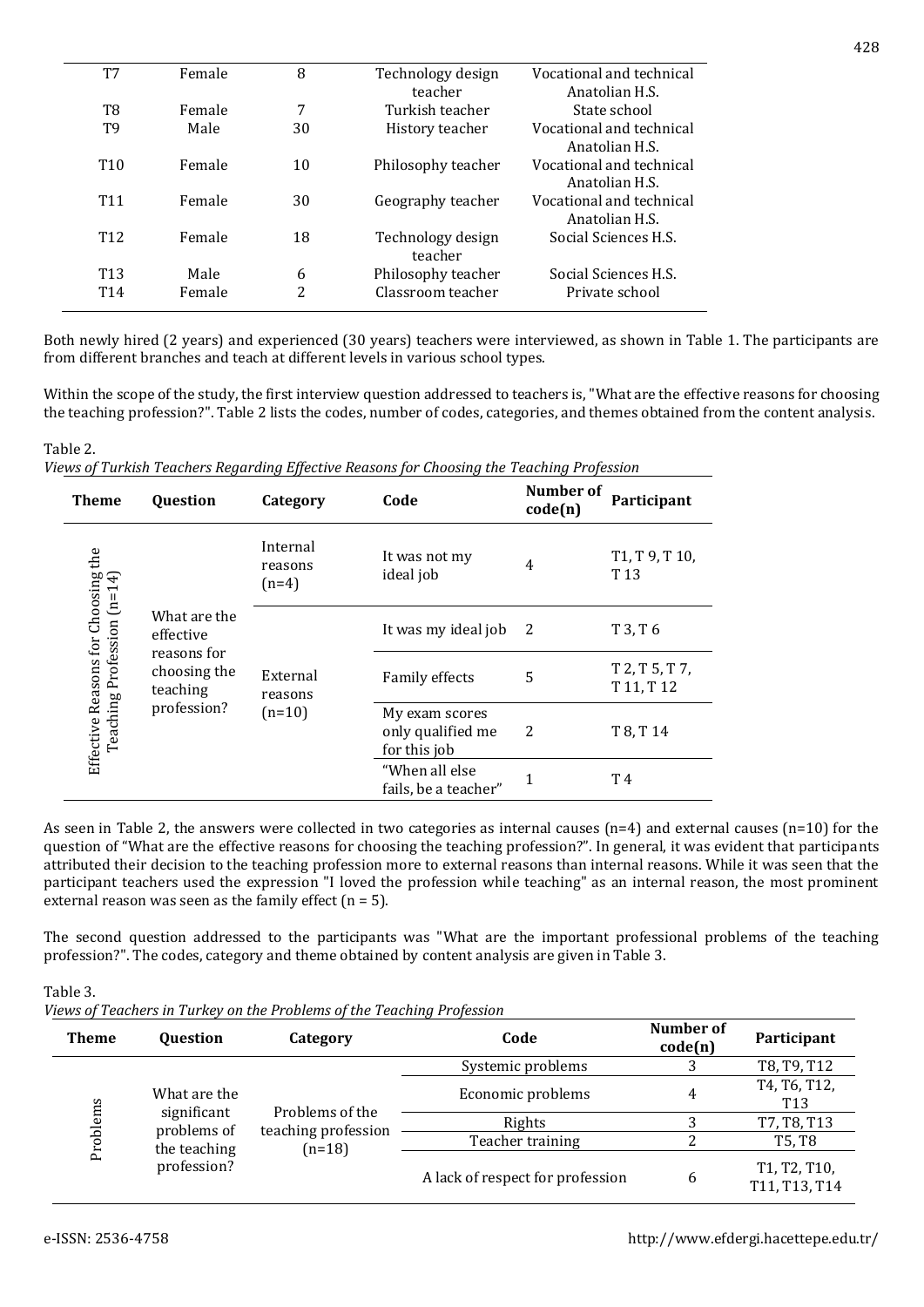In Table 3, the participants' answers for the question "What are the important professional problems of the teaching profession?" were analyzed. The views about the problems of the teaching profession were collected under five codes: systemic problems (f=3), financial problems (f=4), rights (f=3), teacher training (f=2) and lack of respect for profession (f=6).

As the third question, the participants were asked "What do you think about the social status of the teaching profession?". The codes, number of codes, categories and themes obtained through content analysis are listed in Table 4.

#### Table 4.

*Views of Teachers in Turkey on the Status of the Teaching Profession*

| <b>Theme</b>              | Question        | Category      | Code          | Number of | Participant                       |
|---------------------------|-----------------|---------------|---------------|-----------|-----------------------------------|
|                           |                 |               |               | code(n)   |                                   |
|                           |                 |               | In good level |           | T9                                |
| Status of the<br>Teaching | What do you     | <b>Views</b>  | In low level  | 11        | T1, T2, T3, T4,                   |
|                           | think about the | regarding the |               |           | T5, T8, T10, T6,                  |
| Profession                | status of the   | status        |               |           | T7, T11, T12                      |
|                           | teaching        | $(n=14)$      | Status varies | າ         | T <sub>13</sub> , T <sub>14</sub> |
|                           | profession?     |               | by region     |           |                                   |

The opinions of participants were divided into three groups when asked about the social status of the teaching profession, as shown in Table 4; status varies by region (f=2), the status is at a good level (f=1) and the status is at a low level (f=11). As the fourth question, participants were asked "What do you think should be done to improve the status of the teaching profession?". The codes, category and theme obtained by content analysis are given in Table 5.

#### Table 5.

*Suggestions of Teachers in Turkey to Improve the Status of Teaching*

| <b>Theme</b> | <b>Ouestions</b>          | Category                 | Code                                            | Number of<br>code(n) | Participant                        |
|--------------|---------------------------|--------------------------|-------------------------------------------------|----------------------|------------------------------------|
|              | What should               | Suggestions to           | Teachers<br>should be<br>valued by<br>the state | 6                    | T3, T8, T9, T13,<br>T6, T8         |
| Suggestions  | be done to<br>improve the | improve the<br>status of | Economic<br>support                             | 4                    | T1, T4, T5, T6,<br>T <sub>14</sub> |
|              | status of<br>teaching?    | teaching<br>$(n=16)$     | Teacher<br>training                             | 5                    | T5, T4, T7, T12,<br>T14            |
|              |                           |                          | Enacting<br>laws                                | 1                    | T <sub>13</sub>                    |

As shown in Table 5, the participants made suggestions regarding four issues: teachers should be valued by the state (n=6), financial support (n=4), teacher training (n=5), and enacting laws (n=1).

The participants were also asked some further questions: "How do you think the working conditions of teachers affect their social status?", "What do you think about the role of teachers in determining their working conditions and social status?", "What do you think about the role of teachers' economic situation in determining their social status?", "How do you think training and entry conditions affect the social status of the teaching profession?". The codes, categories and themes obtained through content analysis are listed in Table 6.

Table 6.

*Views of Teachers in Turkey on Factors Affecting the Social Status*

| <b>Theme</b>      | rows of Teachers in Tarkey on I accordiffeceing the Boeian Beatas<br><b>Ouestion</b> | Category                       | Code                                             | Number of<br>code(n) | Participant                                            |
|-------------------|--------------------------------------------------------------------------------------|--------------------------------|--------------------------------------------------|----------------------|--------------------------------------------------------|
| Social<br>the     | How do you think<br>the working<br>conditions of                                     | Effects of<br>working          | Failure to<br>meet the<br>required<br>conditions | 6                    | T1, T2, T5, T7,<br>T12, T14                            |
| Status            | teachers affect<br>their social status?                                              | conditions on<br>social status | Excessive<br>workload                            | 6                    | T3, T4, T8, T9,<br>T <sub>10</sub> , T <sub>11</sub> , |
|                   |                                                                                      | $n = 14$                       | Teacher<br>shortage                              | 2                    | T <sub>6</sub> , T <sub>13</sub>                       |
| Factors Affecting | What do you think<br>about the role of                                               | Effects of                     | Salary                                           | 6                    | T4, T6, T7, T2,<br>T11, T12,                           |
|                   | teachers'                                                                            | economic                       | Side job                                         | 4                    | T5, T2, T13, T3                                        |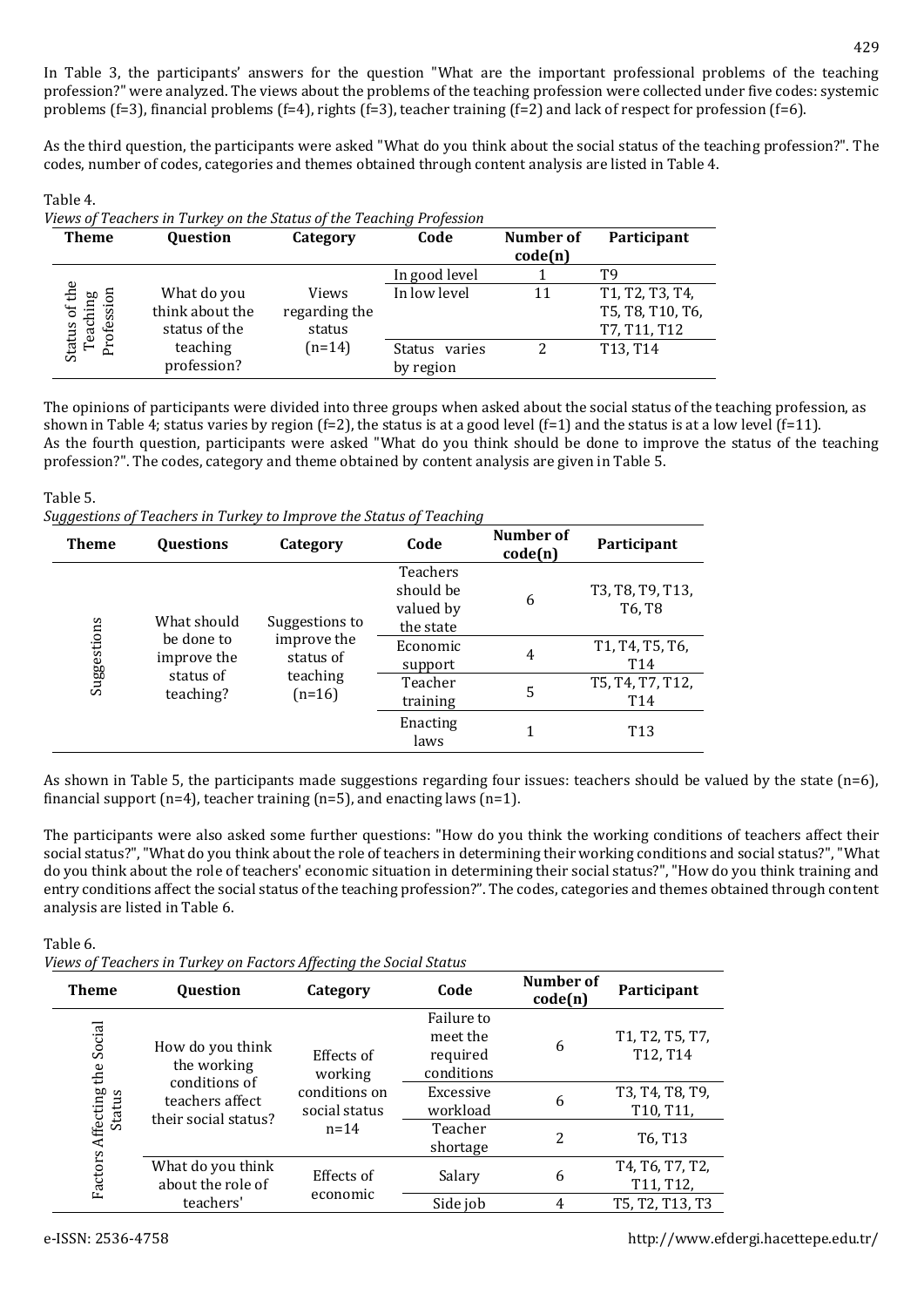| economic<br>situation in<br>determining their<br>social status?          | conditions on<br>social status<br>$n = 1.3$       | Economic<br>dissatisfaction | 3 | T1, T13, T9,                    |
|--------------------------------------------------------------------------|---------------------------------------------------|-----------------------------|---|---------------------------------|
| How do you think<br>training and entry                                   | Effects of<br>training and                        | Teacher<br>training         | 6 | T1, T2, T6, T7,<br>Ö10, Ö13     |
| conditions affect<br>the social status of<br>the teaching<br>profession? | entry<br>conditions on<br>social status<br>$n=10$ | Teacher<br>appointments     | 4 | T5, T8, T11,<br>T <sub>12</sub> |

When the views of the participants about the factors that affect the social status of the teaching profession are examined in Table 6, the opinions of the participants were grouped under three codes: that the working conditions affect the social status  $(n=14)$ , the economic situation affects the social status  $(n=13)$ , the teacher training and the conditions for entering the profession affect the social status (n=10).

As the eighth question, the participants were asked, "How do you think there is a relationship between the benefits of the teaching profession to society and its status today?". The codes, number of codes, categories and themes obtained through content analysis are listed in Table 7.

### Table 7.

|  |  |  |  |  |  | Views of Teachers in Turkey on the Benefits of the Teaching Profession to the Society |
|--|--|--|--|--|--|---------------------------------------------------------------------------------------|
|--|--|--|--|--|--|---------------------------------------------------------------------------------------|

| <b>Theme</b>                                           | Question                                                                   | Code                                            | <b>Number of</b><br>code(n) | Participant                                                       |
|--------------------------------------------------------|----------------------------------------------------------------------------|-------------------------------------------------|-----------------------------|-------------------------------------------------------------------|
| the<br>$\frac{8}{1}$<br>$\mathbf{c}$                   | How do you think there is a<br>relationship between the                    | The benefit of<br>profession is<br>indisputable | 4                           | T5, T7, T3, T6                                                    |
| Benefit of the<br>Teaching<br>Profession<br>ciety<br>Š | benefits of the teaching<br>profession to society and its<br>status today? | The<br>profession<br>has become<br>valueless    | 4                           | T <sub>2</sub> , T <sub>4</sub> , T <sub>8</sub> , T <sub>9</sub> |

In Table 7, when the answers of the participants about the relationship between the benefits of the teaching profession to society and its status were examined, it can be clearly seen that the opinions of the participants about the question are grouped under two codes: the benefit of the profession is indisputable (n=4) and the profession has become valueless (n=4).

The ninth question was "Are you satisfied with your current position as a teacher?". The opinions of the participants on this subject are presented in Table 8 according to the codes and theme.

### Table 8.

*Views of Teachers in Turkey on Satisfaction with Their Current Position as a Teacher*

| <b>Theme</b>                                                  | <b>Question</b>                              | Code         | Number of<br>code(n) | Participant                                      |
|---------------------------------------------------------------|----------------------------------------------|--------------|----------------------|--------------------------------------------------|
| ↽<br>Satisfaction<br>their<br>sition<br>$\oplus$<br>with<br>E | Are you<br>satisfied<br>with your<br>current | Satisfied    | 10                   | T1, T4, T5, T6,<br>T14, T7, T9, T11,<br>T12, T13 |
| <sub>2</sub>                                                  | position as<br>a teacher?                    | Dissatisfied | 4                    | T2, T3, T8, T10                                  |

As it is displayed in Table 8, the answers obtained from the participants are grouped under two codes as satisfaction and dissatisfaction.

The frequency analysis of the themes related to the social status of the teaching profession in Turkey is given in Table 9.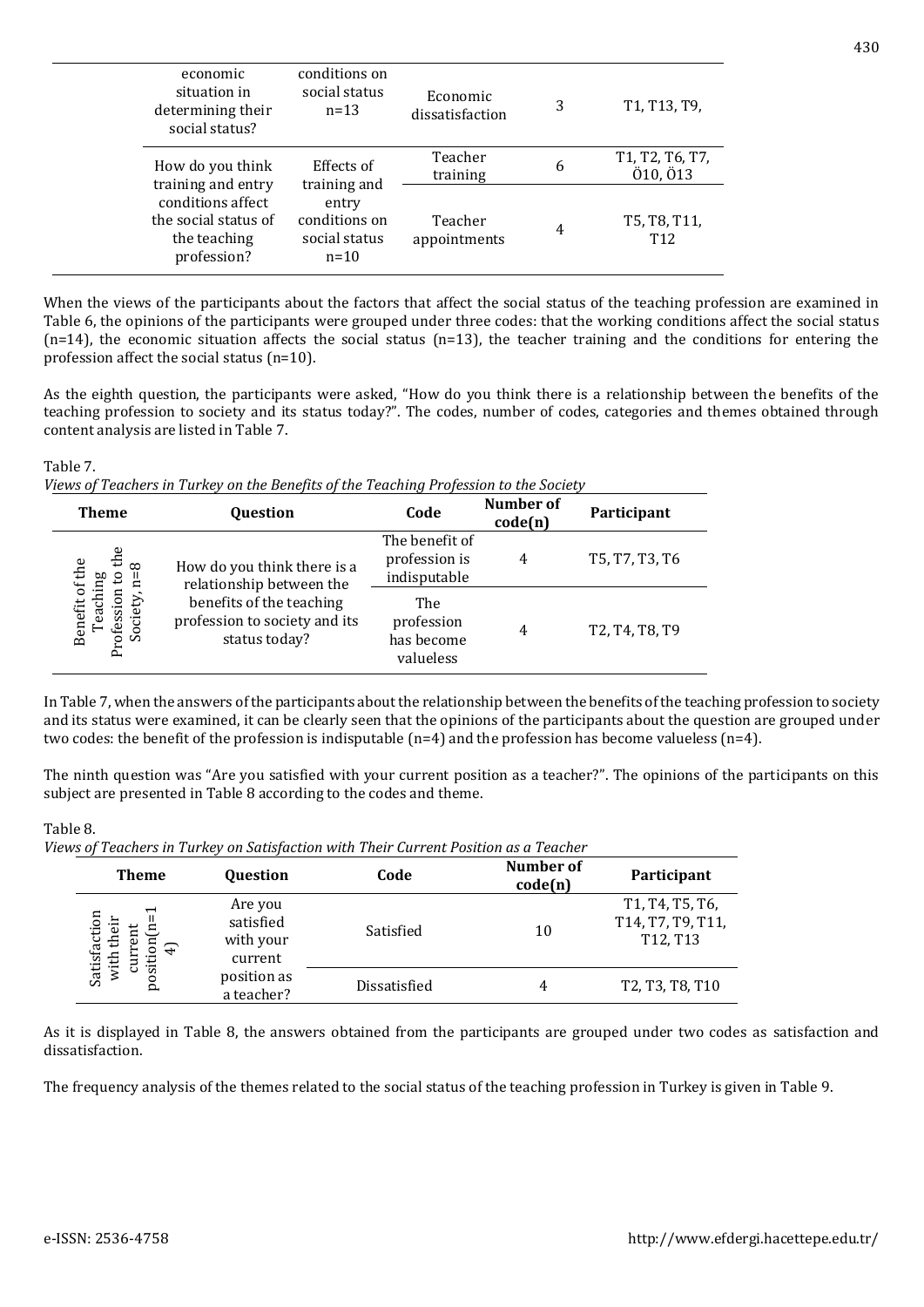Table 9.

*The Frequency Analysis of the Themes Related to the Social Status of the Teaching Profession in Turkey*

| Themes                                              | Frequency (f) |
|-----------------------------------------------------|---------------|
| Reasons for choosing the teaching profession        | 14            |
| Problems                                            | 18            |
| Status of the teaching profession                   | 14            |
| Suggestions                                         | 16            |
| Factors affecting the social status                 | 34            |
| Benefits of the profession to the society           | 8             |
| Satisfaction with the current position as a teacher | 14            |

According to the frequency analysis seen in Table 9; reasons for choosing the teaching profession are f=14, problems f=18, status of the teaching profession f=14, suggestions f=16, factors affecting social status f=34, benefit of the profession to society f=8, and satisfaction with the current position as a teacher f=14. It is obvious that the theme that teachers expressed most frequently was the factors affecting the teaching profession. The benefits of the profession to society is the least frequently mentioned theme.

### **3.2. What are the teachers' views on the social status of the teaching profession in Kazakhstan?**

Demographic information about participating teachers for Kazakhstan is given in Table 10.

Table 10.

*Demographics of the Kazakh Teachers Interviewed about the Teaching Profession*

| Participant     | Gender | <b>Experience</b> | <b>Branch</b>       | <b>School type</b>        |
|-----------------|--------|-------------------|---------------------|---------------------------|
| T1              | Female | 10                | Classroom teacher   | State elementary school   |
| T <sub>2</sub>  | Female | 6                 | English teacher     | State elementary school   |
| T <sub>3</sub>  | Female | 20                | School counselor    | State elementary school   |
| T4              | Female | 7                 | School counselor    | State elementary school   |
| T <sub>5</sub>  | Female | 29                | Classroom teacher   | State elementary school   |
| T <sub>6</sub>  | Female | 8                 | Geography teacher   | State elementary school   |
| T7              | Female | 5                 | Kazakh language and | Private elementary school |
|                 |        |                   | literature          |                           |
| T8              | Female | 16                | History teacher     | State elementary school   |
| T9              | Female | 15                | Music teacher       | State elementary school   |
| T <sub>10</sub> | Female | 15                | History teacher     | State elementary school   |
| T <sub>11</sub> | Female | 5                 | Computer education  | State elementary school   |
| T <sub>12</sub> | Female | 7                 | Kazakh language and | State elementary school   |
|                 |        |                   | literature          |                           |
| T <sub>13</sub> | Female | 4                 | Social pedagogue    | State elementary school   |
| T <sub>14</sub> | Female | 35                | English teacher     | State elementary school   |

As can be seen in Table 10, both young (4 years) and experienced (35 years) teachers in the profession were interviewed. Participants are teachers of different branches. One of the participants teaches at a private school, while the other teaches at a public school.

The first interview question within the scope of the research was "What are the effective reasons for choosing the teaching profession?". The codes, number of codes, categories and themes obtained through content analysis are listed in Table 11.

Table 11.

*Views of Teachers in Kazakhstan Regarding Effective Reasons for Choosing the Teaching Profession*

| <b>Theme</b>                                         | <b>Ouestion</b>                                        | Category                       | Code                 | Number of<br>code(n) | Participant                                   |
|------------------------------------------------------|--------------------------------------------------------|--------------------------------|----------------------|----------------------|-----------------------------------------------|
| £<br>Effective<br>osing<br>ofessi<br>easons<br>$n =$ | What are the<br>effective                              | Internal<br>reasons<br>$(n=4)$ | Love for<br>children | 4                    | T <sub>6</sub> , T <sub>8</sub> ,<br>T11, T12 |
|                                                      | reasons for<br>choosing the<br>teaching<br>profession? | External<br>reasons            | It was my<br>ideal   |                      | T10, T7, T5, T2                               |
|                                                      |                                                        | $(n=10)$                       | Family<br>effect     |                      | T1, T2, T3, T4,<br>T9, T13, T14               |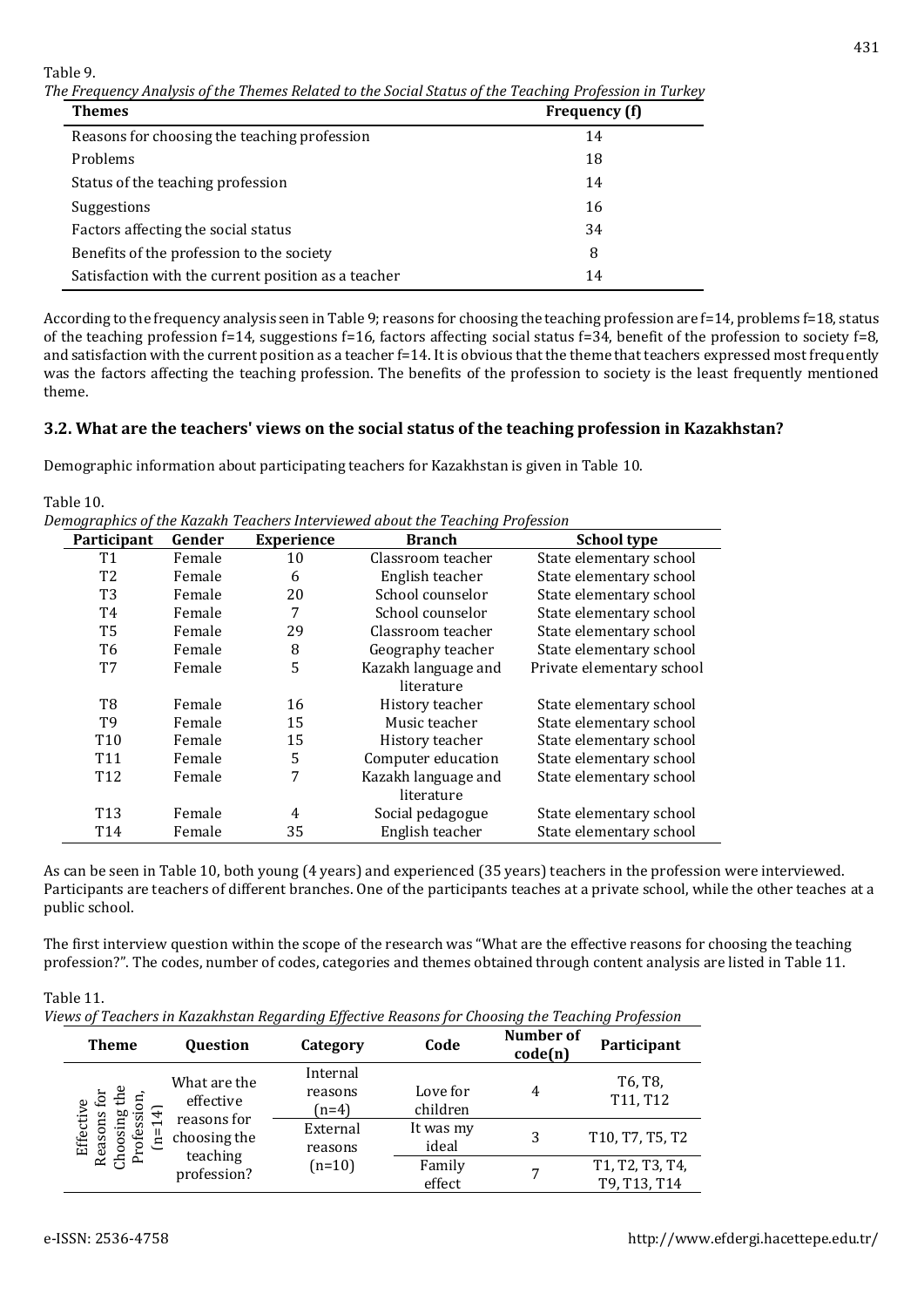As it is obvious in Table 11, the views on the effective reasons for choosing the teaching profession were collected in two categories as internal causes ( $n=4$ ) and external causes ( $n=10$ ). The teachers mentioned three factors that were effective in choosing the teaching profession. They are respectively; love for children (n=4), family effect (n=7) and it was my ideal (n=3).

The second question to the participants was "What are the important professional problems of the teaching profession?". The codes, category and theme obtained by content analysis are given in Table 12.

Table 12. *Views of Teachers in Kazakhstan on the Problems of the Teaching Profession*

| <b>Theme</b> | <b>Question</b>                                          | Category                                  | Code                                             | Number of<br>code(n) | Participant                                                                      |
|--------------|----------------------------------------------------------|-------------------------------------------|--------------------------------------------------|----------------------|----------------------------------------------------------------------------------|
|              |                                                          |                                           | Excessive<br>workload                            | 6                    | T <sub>1</sub> , T <sub>2</sub> , T <sub>9</sub> , T <sub>10</sub> ,<br>T11, T12 |
|              |                                                          |                                           | Grading<br>system                                | 3                    | T <sub>2</sub> , T <sub>6</sub> , T <sub>10</sub>                                |
| Problems     | What are the                                             |                                           | Lack of<br>respect                               | 4                    | T <sub>1</sub> , T <sub>2</sub> , T <sub>4</sub> , T <sub>9</sub>                |
|              | important<br>professional<br>problems of<br>the teaching | Problems of the<br>teaching<br>profession | Failure to<br>meet the<br>required<br>conditions | 2                    | T8, T14                                                                          |
|              | profession?                                              | $(n=24)$                                  | Teacher<br>training                              | 5                    | T3, T6, T10, T7,<br>T <sub>13</sub>                                              |
|              |                                                          |                                           | Economic<br>problems                             | 4                    | T <sub>1</sub> , T <sub>5</sub> , T <sub>6</sub> , T <sub>14</sub>               |

In Table 12, the participants' answers to the question regarding the problems of the teaching profession were examined, the opinions of the participants about the problems of the teaching profession are excessive workload (f=6), grading system (f=3), lack of respect (f=4), failure to meet the conditions (f=2), teacher training (f=6) and economic problem (f=5).

As the third question, the participants were asked "What do you think about the social status of the teaching profession?". The codes, number of codes, categories and themes obtained through content analysis are listed in Table 13.

### Table 13.

| Views of Teachers in Kazakhstan on the Status of the Teaching Profession |  |  |  |
|--------------------------------------------------------------------------|--|--|--|
|--------------------------------------------------------------------------|--|--|--|

| <b>Theme</b>                               | <b>Ouestion</b>                                              | Category                                                   | Code             | Number of<br>code(n) | Participant                              |
|--------------------------------------------|--------------------------------------------------------------|------------------------------------------------------------|------------------|----------------------|------------------------------------------|
|                                            | What do you think                                            | Views about the                                            | In good<br>level | 6                    | T1, T3, T4, T6,<br>T5, T9                |
| Status of the<br>Teaching<br>ofession<br>ᅕ | about the social<br>status of the<br>teaching<br>profession? | social status of<br>the teaching<br>profession<br>$(n=14)$ | In low level     | 8                    | T2, T7, T8, T12,<br>T10, T11, T13<br>T14 |

When the theme of thoughts about the social status of the teaching profession was examined in Table 13, the opinions of the participants about the status of the teaching profession can be gathered under two codes as good (f=5) and low status (f=6). The participants were asked "What do you think should be done to improve the status of the teaching profession?" as the fourth question. The codes, category and theme obtained by content analysis are displayed in Table 14.

| Table 14.                                                               |  |
|-------------------------------------------------------------------------|--|
| Suggestions of Teachers in Kazakhstan to Improve the Status of Teaching |  |

| <b>Theme</b> | Question                    | Category                    | Code                                               | Number of<br>code(n)    | Participant                    |
|--------------|-----------------------------|-----------------------------|----------------------------------------------------|-------------------------|--------------------------------|
| $(n=18)$     | What do you<br>think should | Suggestions                 | Teachers<br>should be<br>valued by<br>the state    | 3                       | T2, T4, T11                    |
|              | be done to<br>improve the   | to improve<br>the status of | Economic<br>support                                | 4                       | T5, T6, T8,<br>T <sub>10</sub> |
| Suggestions, | status of the<br>teaching   | the teaching<br>profession  | Social<br>6<br>support<br>Teacher<br>5<br>training |                         | T8, T10 T4,<br>T2, T5, T6      |
|              | profession?                 |                             |                                                    | T1, T7, T9,<br>T10, T12 |                                |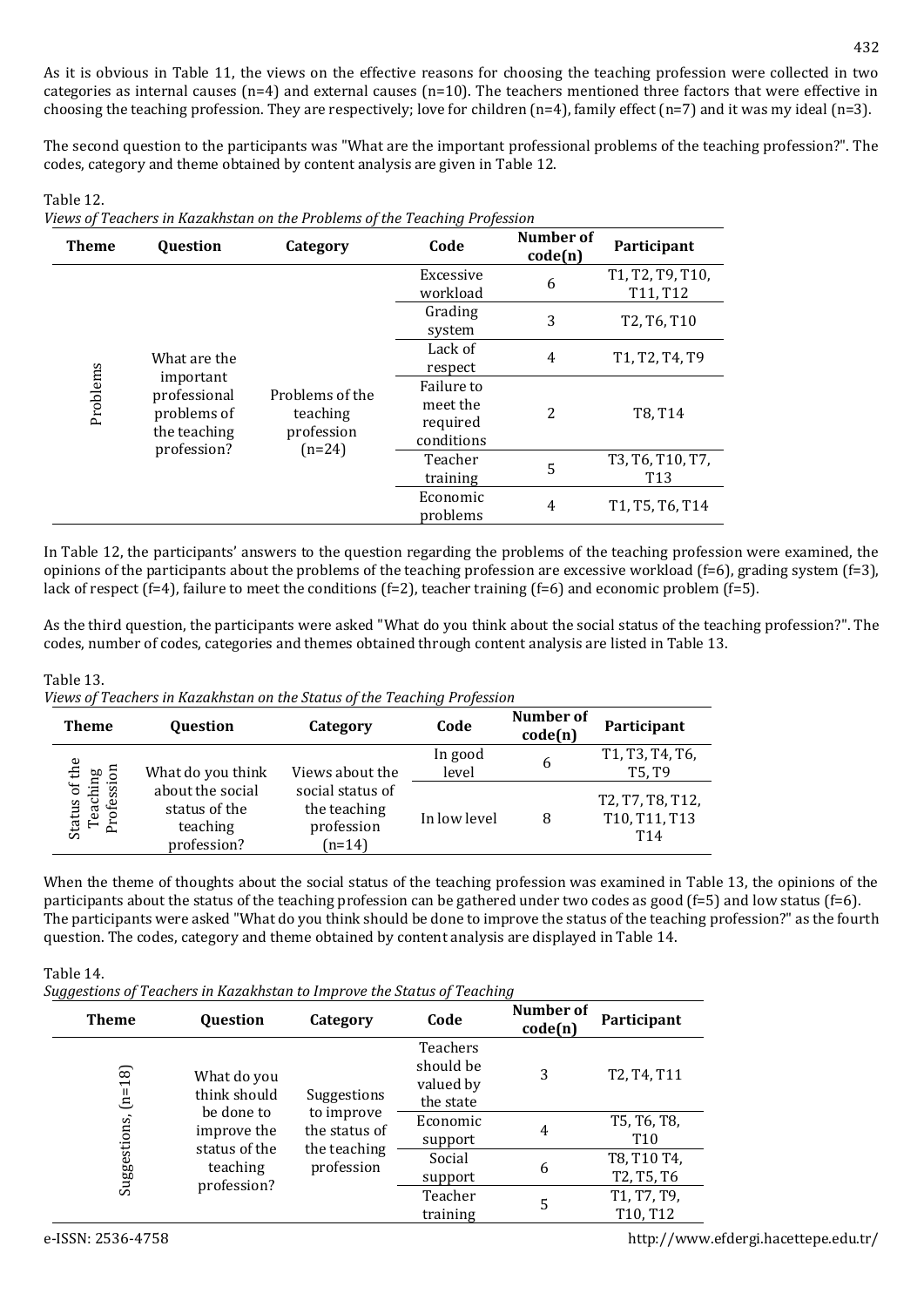The participants were asked to give some suggestions to improve the status of the teaching profession and when the answers were analyzed, in Table 14 they were grouped under four codes, teachers should be valued by the state (n=3), financial support  $(n=4)$ , social support  $(n=6)$ , and teacher training  $(n=5)$ . Some of the key questions are given below.

The participants were asked "How do you think the working conditions of teachers affect their social status?", "What do you think about the role of teachers in determining their working conditions and social status?", "What do you think about the role of teachers' economic situation in determining their social status?", "How do you think training and entry conditions affect the social status of the teaching profession?". The codes, categories and themes obtained through content analysis are listed in Table 15.

### Table 15.

|  | Views of Teachers in Kazakhstan on Factors Affecting the Social Status |  |  |
|--|------------------------------------------------------------------------|--|--|
|  |                                                                        |  |  |

| <b>Theme</b>                               | Question                                                                                                                                                          | Category                                                            | Code                                             | Number of<br>code(n) | Participant                     |
|--------------------------------------------|-------------------------------------------------------------------------------------------------------------------------------------------------------------------|---------------------------------------------------------------------|--------------------------------------------------|----------------------|---------------------------------|
| Factors Affecting the Social Status (n=34) | How do you<br>think the<br>working<br>conditions of                                                                                                               | Effects of<br>working                                               | Failure to<br>meet the<br>required<br>conditions | 7                    | T1, T2, T4, T5,<br>T7, T12, T14 |
|                                            | teachers affect<br>their social                                                                                                                                   | conditions<br>on social                                             | Excessive<br>workload                            | 6                    | T1, T8, T9,<br>T10, T11, T12    |
|                                            | status?                                                                                                                                                           | status<br>$(n=14)$                                                  | Shortage of<br>teachers                          | $\mathbf{1}$         | T6                              |
|                                            | What do you<br>think about the                                                                                                                                    |                                                                     | Salary                                           | 6                    | T4, T12, T8,<br>T9, T11, T13    |
|                                            | role of teachers'<br>economic<br>situation in<br>determining<br>their social<br>status?                                                                           | Effects of<br>economic<br>situation on<br>social status<br>$(n=12)$ | Side work                                        | $\overline{2}$       | T8, T9                          |
|                                            |                                                                                                                                                                   |                                                                     | Economic<br>dissatisfaction                      | $\overline{4}$       | T1, T2, T9,<br>T <sub>10</sub>  |
|                                            | How do you<br>think training                                                                                                                                      | Effects of                                                          | Teacher<br>training                              | $\overline{4}$       | T2, T5, T7, T9                  |
|                                            | training and<br>and entry<br>entry<br>conditions<br>conditions<br>affect the social<br>on social<br>status of the<br>status<br>teaching<br>$(n=8)$<br>profession? |                                                                     | Teacher<br>appointments                          | $\overline{4}$       | T1, T2, T4,<br>T <sub>12</sub>  |

When the views of the participants about the factors affecting the social status of the teaching profession were analyzed, they were displayed in Table 15, the opinions of the participants were grouped under three categories that working condition affects social status (n=14), economic situation affects social status (n=12), teacher training and professional entry conditions affect social status (n=8).

As the eighth question, the participants were asked "How do you think there is a relationship between the benefits of the teaching profession to society and its status today?". The codes, number of codes, categories and themes obtained through content analysis are listed in Table 16.

Table 16.

|  | Views of Teachers in Kazakhstan on the Benefits of the Teaching Profession to the Society |  |  |  |  |
|--|-------------------------------------------------------------------------------------------|--|--|--|--|
|  |                                                                                           |  |  |  |  |

| <b>Theme</b>                                                   | Question                                                                                                                              | Code                                                                       | Number of<br>code(n) | Participant                                                                |
|----------------------------------------------------------------|---------------------------------------------------------------------------------------------------------------------------------------|----------------------------------------------------------------------------|----------------------|----------------------------------------------------------------------------|
| of the Teaching<br>the<br>4<br>$\mathfrak{S}$<br>Ξ<br>Society, | How do you think there is a<br>relationship between the<br>benefits of the teaching<br>profession to society and its<br>status today? | Teachers are<br>responsible<br>for the<br>profession<br>and the<br>society | 10                   | T3, T5, T6, T8, T9,<br>T10, T11, T12,<br>T <sub>13</sub> , T <sub>14</sub> |
| Profession<br><b>Benefits</b>                                  |                                                                                                                                       | <b>Teachers</b><br>should be<br>valued by<br>society                       | 2                    | T1, T4                                                                     |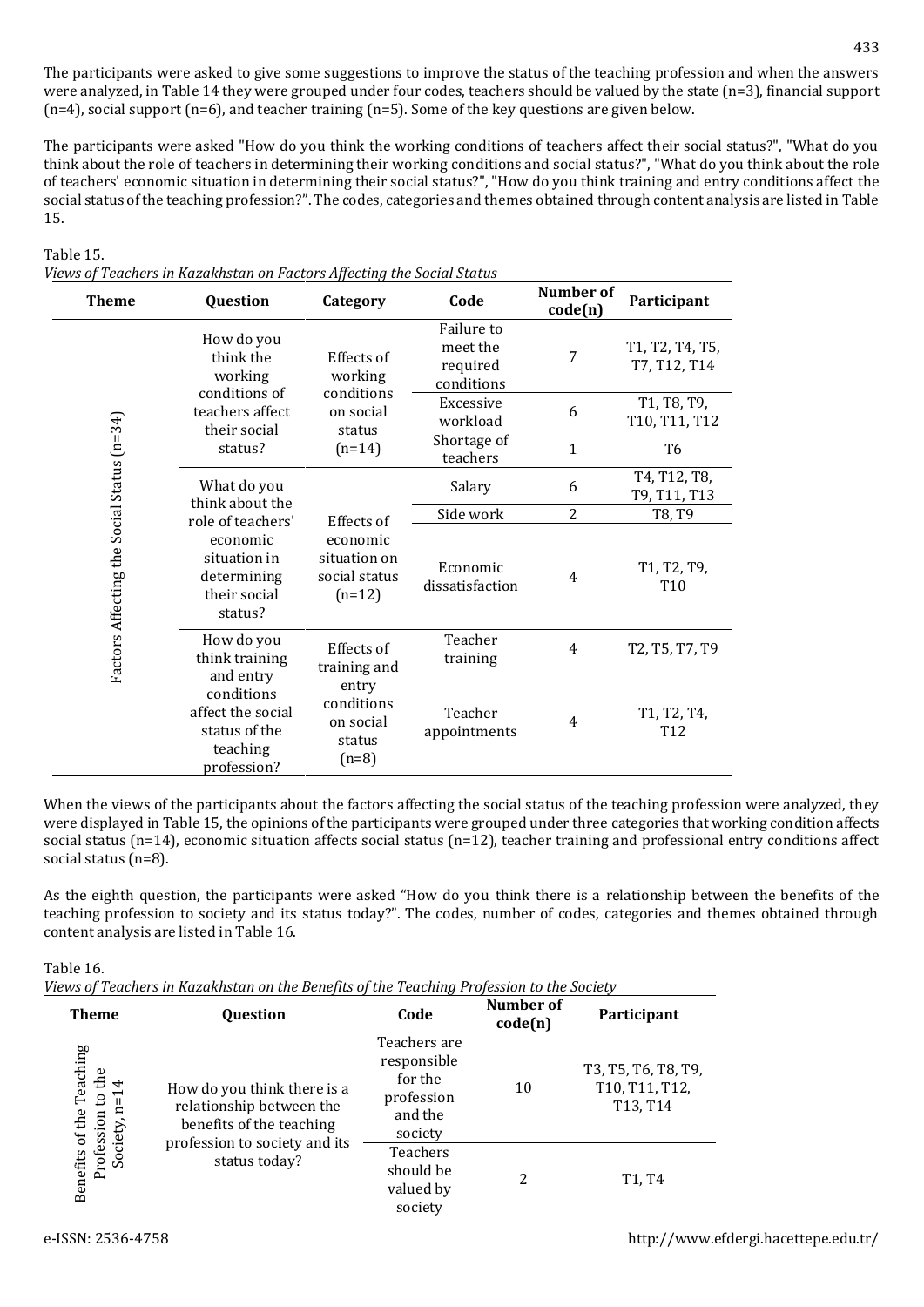Based on the participants' responses to the question of what kind of relationship the teaching profession provides to society and its status, in Table 16 two codes were displayed; teachers are responsible for the teaching profession and the society  $(n=10)$ , and teachers should be valued by society (n=2).

The ninth question to the participants was "Are you satisfied with your current position as a teacher?". The opinions of the participants on this subject are presented in Table 17 according to the codes and theme.

Table 17. *Views of Teachers in Kazakhstan on Satisfaction with Their Current Position as a Teacher*

| <b>Theme</b>                                                            | <b>Ouestion</b>                                                          | Code         | Number of<br>code(n) | Participant                                                 |
|-------------------------------------------------------------------------|--------------------------------------------------------------------------|--------------|----------------------|-------------------------------------------------------------|
| ದ<br>Satisfaction<br>٠ā<br>n<br>ᡊ<br>$\div$<br>$\bar{a}$<br>vith<br>tea | "Are you<br>satisfied with<br>your current<br>position as a<br>teacher?" | Satisfied    | 12                   | T1, T2, T4, T5,<br>T6, T7, T8, T9,<br>T10, T12, T13,<br>T14 |
| .<br>ज<br>c<br>Ā                                                        |                                                                          | Dissatisfied |                      | T <sub>3</sub> , T <sub>11</sub>                            |

As seen in Table 17, the answers obtained are grouped under two codes as satisfied and dissatisfied.

Frequency analysis of the themes related to the social status of the teaching profession in Kazakhstan is given in Table 18.

Table 18.

*The Frequency Analysis of the Themes Related to the Social Status of the Teaching Profession in Kazakhstan* 

| <b>Themes</b>                                       | <b>Frequency</b> (f) |  |
|-----------------------------------------------------|----------------------|--|
| Reasons for choosing the teaching profession        | 14                   |  |
| Problems                                            | 24                   |  |
| Status of the teaching profession                   | 14                   |  |
| Suggestions                                         | 18                   |  |
| Factors affecting the social status                 | 34                   |  |
| Benefits of the profession to the society           | 12                   |  |
| Satisfaction with the current position as a teacher | 14                   |  |

Frequency distributions seen in Table 18 are; Reasons affecting choosing the teaching profession f=14, Problems f=19, Suggestions f=16, Factors affecting social status f=37, Benefits of the profession to society f=8, and Satisfaction with the current position as a teacher f=8. In this context, it was seen that the theme that teachers expressed most frequently was the factors affecting the teaching profession. the least frequently mentioned theme is the benefits of the profession to the society.

## **4. RESULTS, DISCUSSION AND RECOMMENDATIONS**

The results obtained according to the subproblems of the study, as well as the views of the teachers regarding the social status of the teaching profession in Turkey and Kazakhstan, are presented in this section.

Upon analyzing the interview data collected in order to determine the views of teachers on the social status of the teaching profession in Turkey, seven themes emerged: the reasons for choosing the teaching profession, the problems of the teaching profession, the status of the teaching profession, the factors affecting the social status, suggestions to improve the status, the benefits of the profession to the society, and the satisfaction with the current position as a teacher.

The theme of the reasons that are effective in choosing the teaching profession involve codes such as; it was not my ideal job, it was my ideal job, family effect, my exam scores only qualified me for this job, and the perception of "When all else fails, be a teacher". Under the code I liked teaching by doing it, some participants admitted they chose the profession reluctantly but they loved it while teaching and expressed positive opinions about their profession. According to my ideal and the family effect codes, someone's favorite teachers and their families had an impact on their decision to become teachers or to have someone in the family as a teacher. This shows that the status of someone employed as a teacher in the family, as well as the example a teacher provides in the school can lead to a positive view of teaching. Some teachers also admitted they were affected by the perception of "When all else fails, be a teacher" and they only chose the profession because their exam scores only qualified for this job.

The theme of problems consisted of five codes; systemic problems, economic problems, rights, teacher training and lack of respect for profession. The problem most frequently expressed by the participants was the problem of lack of respect. According to most participants, the biggest problem in the teaching profession is lack of respect. Lack of respect was defined by words such as worthless and devalued. Teachers also stated the systemic errors in the field of education as a problem. Making changes with practices or making new decisions without taking teachers' ideas into account is one of the biggest problems, according to the participants. According to teachers, teachers' ideas and suggestions should be at the center when decisions about education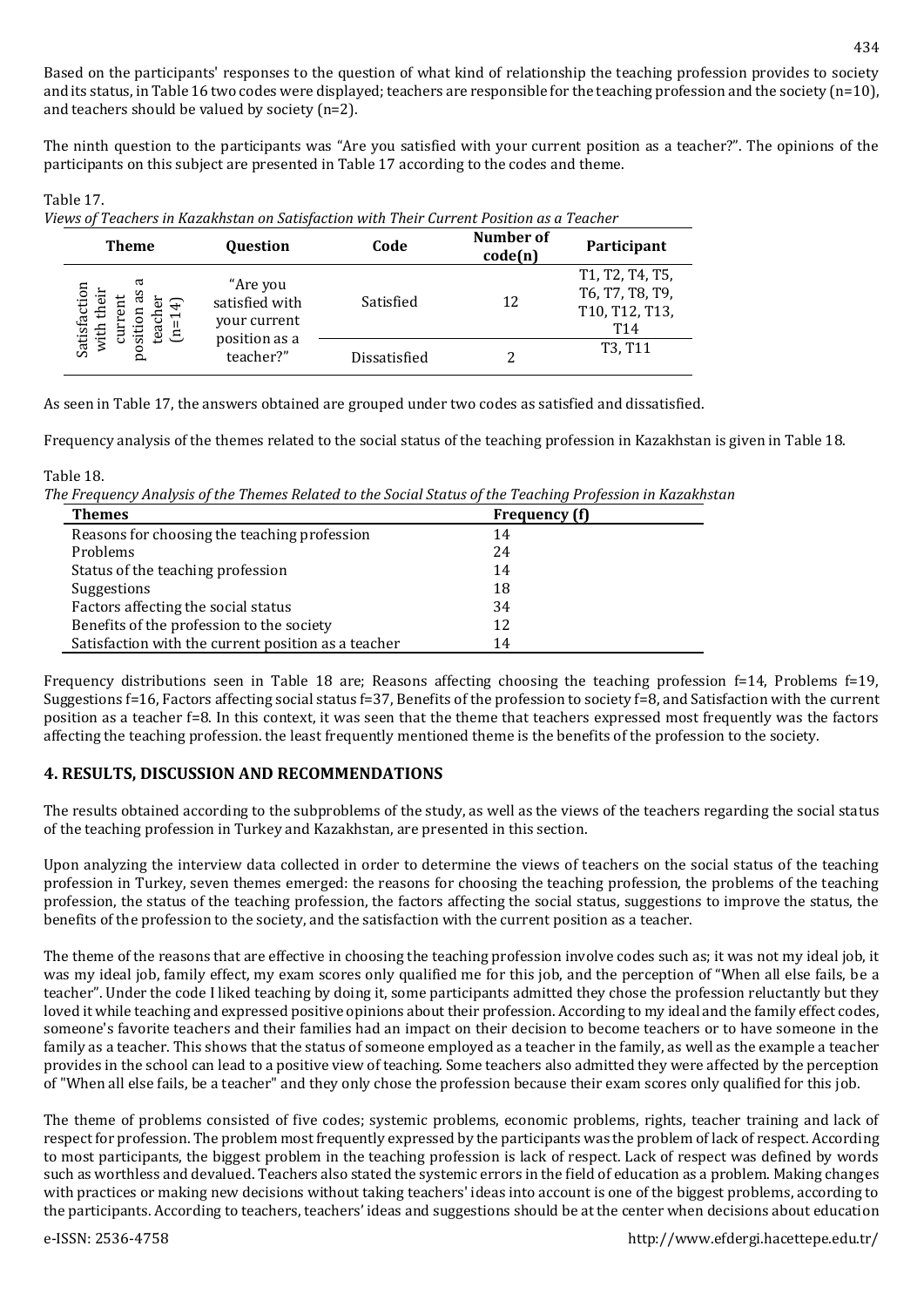and students are made. In terms of economic problems, the participants said that teachers' salaries were low and insufficient, so they had financial difficulties. Participants also stated that teachers' legal and personal rights are not sufficient and that to have a teaching profession law would be beneficial. The participants also expressed that the teacher training education and applications were inadequate and insufficient. According to one of the participants (T8) the KPSS exam is inadequate for teacher selection and inventories such as personality tests and attitude scales should be used for teacher selection in order to address the aforementioned problem.

The status of the teaching profession theme consisted of the codes of good status, low status, status varies by region. In general, it is noteworthy that some of the participants compared the status of the teaching profession in the present to the past. According to the teachers, the status of the profession was higher and teachers were respected more in the past. They expressed the status today by using words such as "very bad", "very incomplete", "it has no value". The participants associated the reason for the low status and the feeling of worthlessness of teachers today, with the fact that money and the rich are regarded as more valuable in the society. Some participants also stated that the low status of the teaching profession in the society is due to the teachers; their professional inadequacy, personal and communicative incompetency, and limited professional knowledge. Teachers believed that the teaching profession is sacred despite not being respected and valued enough by the society. Furthermore, since the lessons were held at home during the pandemic period, negative opinions towards teachers by the society have increased. The common false perceptions such as "they do not deserve the pay" had a contributing effect without a doubt.

The theme of suggestions consisted of government valuation, financial support, teacher training, and enactment of laws. In general, the participants suggested that the state should value and support teachers in order to improve the status of the teaching profession in society. They all agreed upon the significance of the 'professional law'. When all views were examined, the participants had a common suggestion that the economic situation of the teachers should be improved and their salaries should be increased. They also suggested that teachers should be given chances to improve themselves professionally.

The theme of factors affecting social status consisted of excessive workload, teacher shortage, salary, additional work, economic dissatisfaction, teacher training and teacher appointment codes. Participants said the working environment in the school environment was not ideal, particularly in the rural schools where conditions were difficult. They discussed ways to improve working conditions and the importance of improving this situation. The suggestions provided included improving the physical environment of schools, increasing employment opportunities for teachers, and providing more in-service training. Teachers' perceptions of excessive workloads revealed that all of them complain about extra duties, such as lessons, projects and activities outside of the classroom, and paperwork. It was noted that those kinds of workload distracted teachers from the essence of educational activities, and they negatively affected the motivation of teachers since these types of workloads had no economic return. They suggested reducing the workload of teachers, especially paperwork and other extra tasks, or paying additional salaries to motivate them. The general view was that the level of experience and qualifications affect the social status of the teaching profession. Therefore, teachers are primarily responsible for their professional development and the low status of the teaching profession.

The teacher's salary was one of the codes under the theme of factors affecting social status, so the participants agreed that the salaries were low. Teachers' salaries play an important role in determining their status in society. Because of teachers' low salaries, they often work another job in order to support their families. This negatively impacts teachers' productivity, performance, and reputation. Regarding the views about professional qualities and qualifications for teachers, the participants agreed that mostly theoretical knowledge is provided during the teacher training process. However, they need more practical training. Many of them agreed that classroom-based learning during the service is superior to university-based learning. Since education is always in development, teachers should always strive to improve themselves. It was further noted that there is a need for changes in teacher training procedures. They suggested applying achievement tests to student selection in education faculties, creating new selection criteria, and reducing the students' quotas in education faculties. According to the participants, if these suggestions are achieved, it could enable attracting successful students to the education faculties.

Participants emphasized that there are major deficiencies in teacher appointment procedures and process. Experiencing problems during the appointment process, and having too many teachers waiting for their appointments may be the reason why students with better potentials do not prefer or do not choose this profession.

The theme of the benefit of the profession to society consisted of two codes: it is an important profession and the profession has lost its value. Some participants defended the opinion that the benefit of the teaching profession to society is indisputable since teaching is a profession that educates people and forms the society, it should be superior to other professions. The teaching profession has become valueless today. According to the participants, the more beneficial and useful the teachers are in the society, the more valuable it will be and the teaching profession will gain its well-deserved status. Although there are good and skilled teachers who chose the profession voluntarily and on purpose, there are also teachers who do it by chance or reluctantly. Hence, it inevitably reduces the overall success and benefits to the society, and affects the social status of the profession negatively. Participants also emphasized that government support is important in this regard and suggested that the state should show more to the teaching profession and give their due. Accordingly other institutions, including society, will be affected by the attitude, and they will respect the teaching profession as well as teachers themselves.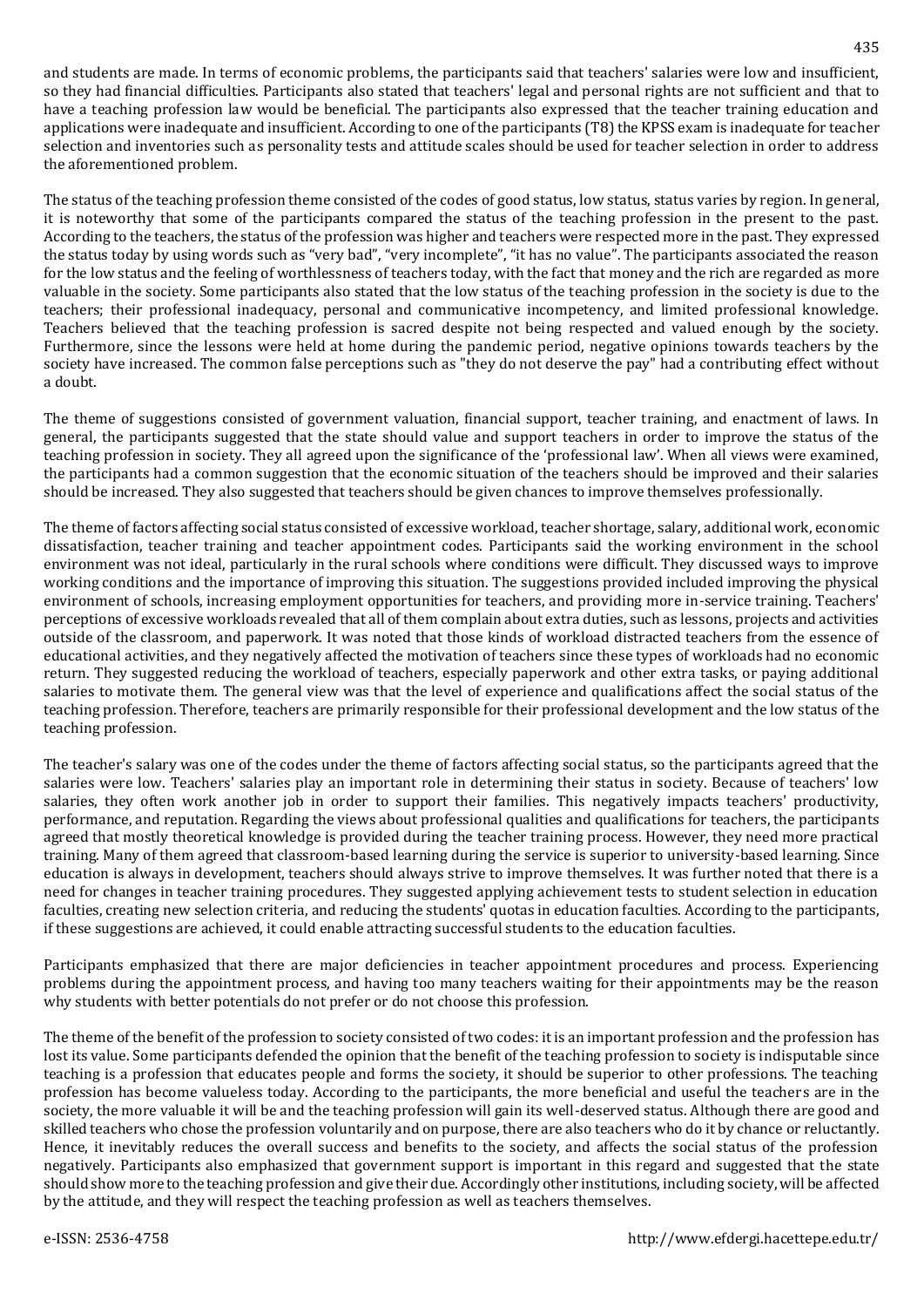The theme of satisfaction with their current position as a teacher consists of satisfaction and dissatisfaction codes. Most of the participants are satisfied with their position and happy to be a teacher. The reasons why four teachers are dissatisfied with their profession stem from the independent factors such as low salary, lack of independence, and not being respected by society.

As a result of the analysis of the interview data obtained to determine the teachers' views in Kazakhstan on the social status of the teaching profession six themes emerged: the reasons for choosing the teaching profession, the problems of the teaching profession, suggestions, factors affecting social status, the benefits of the profession to society, and the satisfaction with their current position as a teacher.

The theme of the Effective Reasons for Choosing the Teaching Profession consisted of three codes: love for children, family effect, and it was my ideal. While explaining the love for children and desire to work with them, participants stated that it was the most important factor to choose the profession. Participants' answers also included familial reasons to choose teaching, either their families favored the profession of teaching or someone in their family who worked as a teacher had a positive influence on them. Being a teacher was an ideal for some of the participants as well.

The theme of the problems of the teaching profession consists of six codes: excessive workload, grading system, lack of respect, failure to meet the required conditions, teacher training, and economic problems. When the opinions of the teachers regarding the question were examined, all of the teachers admitted they dealt with too much paperwork outside the classroom; and some compulsory tasks were assigned to teachers by the principal or other administrators in the school. These duties were usually given by the administrators in violation of the principle of equality, regardless of whether the workload of the teacher is low or high and whether they are suitable for their main duty. Participants also stated that they had significant problems with the grading processes and the grade entry platforms. Regarding the disrespect code, teachers all agreed they were disrespected by both school administrators and parents. According to the participants, the respect for the teacher in the past was higher than today. About the working conditions, they complained that the necessary conditions were not provided for the teachers to teach efficiently, and there is a lack of internet and technology in schools. Another problem the participants highlighted was the problem of teacher training. Teachers thought they could not keep up with the changes and needs of the new generations since teaching approaches were not arranged according to the needs of students. The last problem highlighted was teachers' salaries. Teachers stated that salaries have recently been increased, though it is still insufficient due to the increase in prices in the market.

The theme of the status of the teaching profession consisted of two codes: status is at a good level and status is at a low level. The positive views of the participants on the status of the teaching profession were evaluated from two perspectives. Some of the participants said that the status of the teaching profession started to improve with the approval of the "Teacher Status Law". They were hopeful that the status would be better in the future. These opinions of the participants were evaluated under the code of "good status" as positive opinions about the status in general. Other positive comments were associated with increasing the base score for admissions to teaching related departments. However, some of the participants stated that the approval of the "Teacher Status Law" did not solve the teacher's status problem and that approving the law only was insufficient to solve the problem. They expressed the status of the teaching profession as "still low" or "still weak". One of the reasons addressed was lack of respect for the teaching profession as well as parents' criticisms and the failure of administrators' support. Another reason that the participants mentioned was the teachers themselves. Teachers should make an effort to improve the status of their profession.

The theme of suggestions consisted of four codes: the value shown by the state, financial support, social support, and teacher training. In general, the following suggestions were expressed by the participants: consulting teachers' opinions and approvals when decisions about teaching-related issues are taken, ensuring that the articles in the "Teacher Status Law" are enforced; supporting the economic and social situation of teachers and meeting their needs. Furthermore, supporting teachers by their ages and regional differences; encouraging teachers' self-development and specialization, improving the quality of university pedagogical education, providing free in-service training, providing motivation and support, and creating opportunities for teachers to improve themselves.

The theme of factors affecting social status consisted of three codes: Effects of working conditions, effects of economic situation, teacher training and entry conditions to the profession. The views of the participants revealed that the working conditions of teachers were bad, especially in village schools and therefore young teachers do not want to work in rural areas. In addition, the image of the teacher in the society and difficult working conditions were expressed. They believe that all these situations affect the status of the profession negatively. The participants suggested an urgency to improve this situation by facilitating the working conditions and improving support for teachers. Teachers expressed that they had a lot of paperwork and extra duties outside the classroom as well as attending compulsory meetings and activities. Such extra tasks take too much time for the teacher. Therefore, they cannot allocate enough time to their lessons and plans. The views on teacher's salary, under the category of economic conditions, are generally considered to be very important for teachers. From teachers' view, today, salaries are insufficient to meet their living needs and these factors negatively affect both teacher productivity and their status in society. Based on the data obtained, it can be said that all participating teachers are not satisfied with their economic situation. About the entry conditions to the profession, some of the participants suggested that the entry criteria to the education departments and practical teacher training lessons should be increased. In this context, they highlighted the importance of graduating from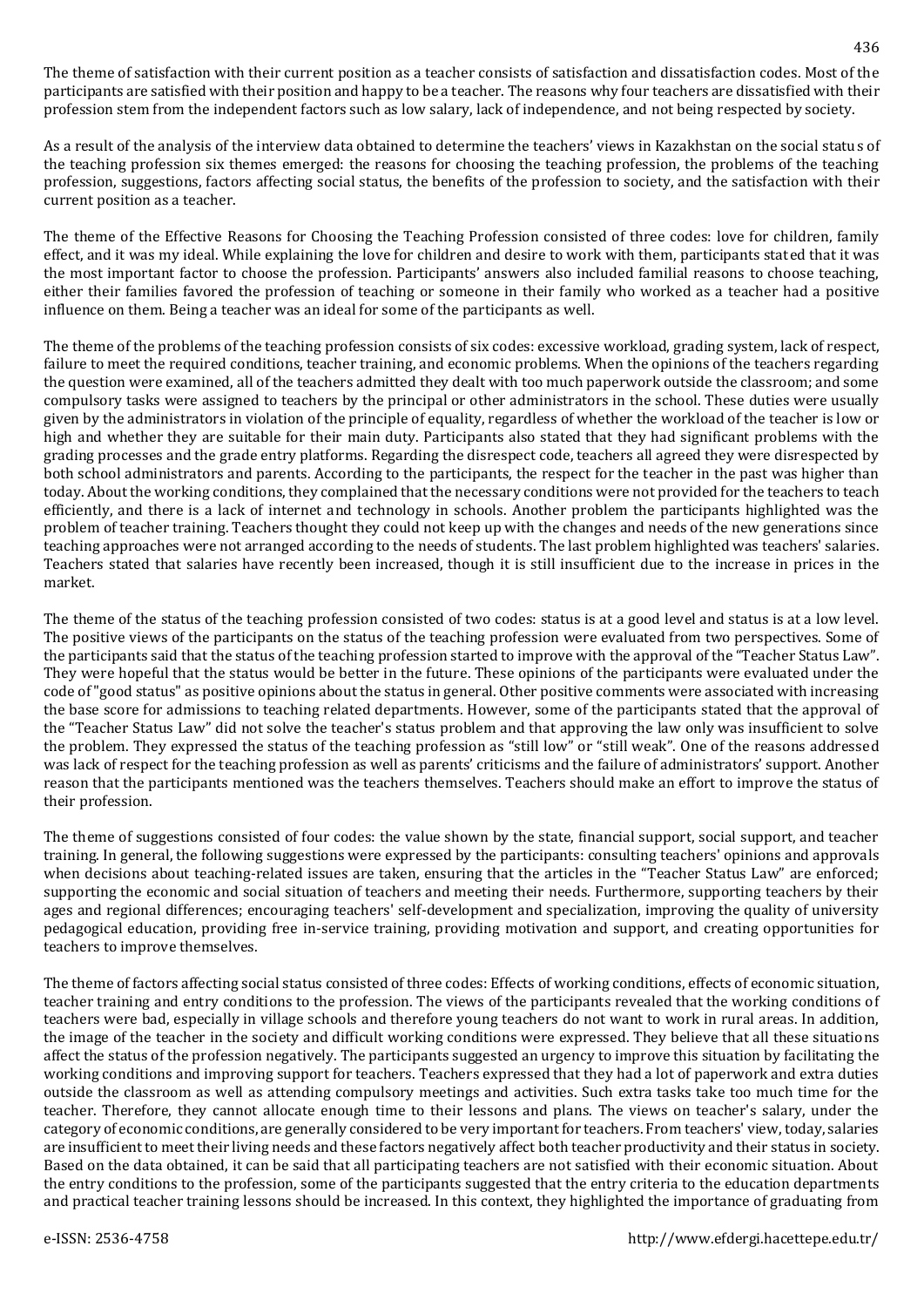high-quality universities since if candidate teachers graduate from good universities, it might be a criterion to be appointed to a good school and those teachers might contribute to the education quality and vision in the same way.

The theme of the benefits of the profession to society consisted of two codes: the benefit of the profession is indisputable and the profession has become worthless. In general, according to the participants, the respect and value attributed to the teacher and the teaching profession depend on how much responsibility the teacher takes for society and his profession. Based on the participating teachers' answers, it can be concluded that the benefit of the teacher to the society is enormous, but it is important that teachers take responsibility to provide this benefit. They also stated that since the society is educated and trained by teachers, they deserve special respect and value, so the society should give sufficient value to the teacher and the teaching profession.

The theme of satisfaction with their current position as a teacher consisted of satisfaction and dissatisfaction codes. Eleven out of the fourteen participating teachers said that they were satisfied and happy to be a teacher. One of the participants stated "difficulties I have experienced" as the possible reason for giving up the profession, while another said the possible reason was trying an experience in a different job.

In the literature, there are studies on the status of the teaching profession that found similar results to this research. For example, within the results of their study, Çiftçi and Özcan (2014) revealed that low levels of economic satisfaction may negatively affect not only the time that teachers will allocate for their personal development but also the expenditures to be made for such development.

Furthermore, the results obtained by Ünsal (2018) within the scope of status related issues show a great degree of similarity. In the study Ünsal (2018) collected the views of teachers on the reasons for the low status of the teaching profession. Those reasons are respectively; teacher training institutions, working conditions, economic conditions, society, teacher qualifications, administrators and education policies.

The findings of Gökırmak's (2006) research also found that teachers chose the teaching profession not because of its high status, but because they loved the profession, and they stated that the social status of the profession gradually decreased. Hence, the findings of Gökırmak (2006) and the findings of this current research match to a great extent.

In some other studies (Aslan & Akyol, 2006; Üstün, 2005; Zembat & Bilgin, 1996) on the teaching profession, the researchers found that the reasons for preferring the profession affects the attitude towards teaching. The general conclusion is that the perspective of the teacher who chooses the profession voluntarily is more positive. The choice of teaching profession, whether voluntary or imposed by family demands or job guarantees, may have an impact on the perception of the profession among individuals.

In the literature, there have been studies that describe what reduces the status of teaching as a profession, including; there are strict requirements for appointment to the teaching profession, the teaching profession is not viewed as a desirable profession for successful students, and it is difficult to train qualified teachers in teacher training institutions (Aydın et al., 2018; Çüm & Doğan, 2016, Demir & Arı, 2013).

## **4.1. Recommendations**

Based on similar findings obtained from teachers in Turkey and Kazakhstan, common recommendations have been developed regarding the status of teachers;

- Raising teachers' salaries and improving their economic conditions is a solution to improve their social status as well as creating a positive attitude towards education in the society.
- Teachers can be offered temporary dormitories, public housing and/or discounted housing loans to provide them with financial and social support.
- Support can be provided to teachers regarding health.
- Teachers who reach a certain tenure and age can receive benefits such as early retirement leave.
- It is important to improve teachers' working conditions in a way that makes them more productive and motivated. It can be accomplished by reducing class hours, not adding extra work, and removing administrative duties.
- Increasing the number of practical lessons in teacher training institutions so that students are prepared for real-life work conditions.
- In order to improve conditions for entry into the profession, developing new methods for measuring individual characteristics, abilities, and attitudes of teacher candidates is essential.
	- Suggestions about the status of the teaching profession based on the research results in Turkey are;
- By enacting the Teaching Profession Law, the employee rights of teachers in the educational system can be clarified, improved and protected.
- Suggestions about the status of the teaching profession based on the research results in Kazakhstan are;
- In Kazakhstan, the teaching profession is favored over other careers, and mainly favored by women. Consequently, regulations and methods can be implemented to encourage male teachers to become teachers.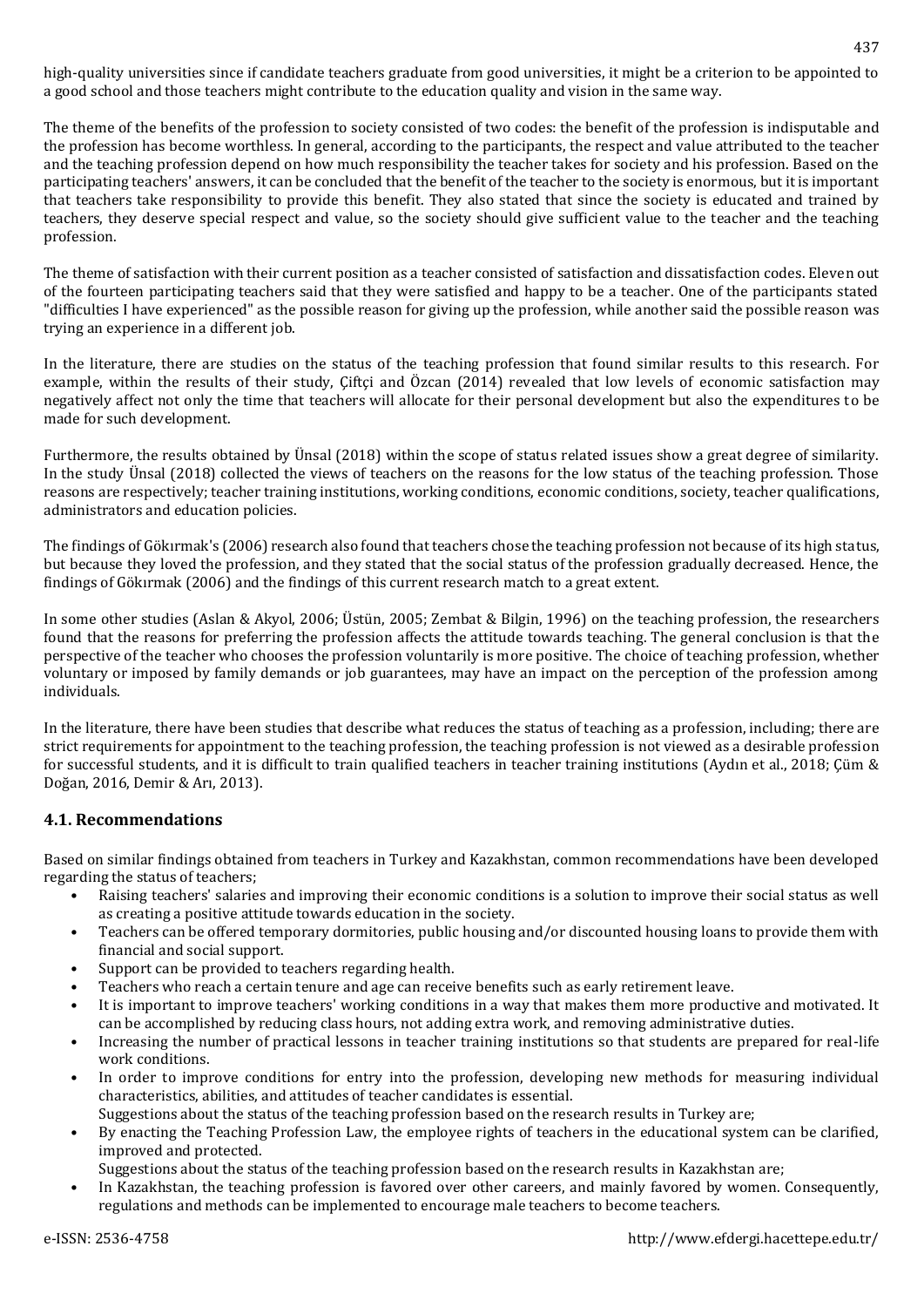- To alleviate the workload problem, teachers should be provided with Autonomy in their grading process and use of grade entry platforms. Suggestions for researchers;
- The research is limited to the opinions of the teachers who participated in the study. Further research can be conducted to examine the viewpoint of society or students on the status of the teaching profession.
- This research compares the status of the teaching profession in Turkey and Kazakhstan. It is possible to conduct comparative studies between Turkey and another country.

#### **Research and Publication Ethics Statement**

The article was written considering the principles of research and publication ethics. Ethics committee approval was obtained for this study from Gazi University, dated 27.04.2020 and numbered E.51135; The Governor's Office of National Education in Ankara dated 06.03.2020 and numbered E.11002.

#### **Contribution Rates of Authors to the Article**

The author participated in all stages of the research by oneself and was responsible for the whole article.

#### **Support Statement**

This research was carried out as part of a doctoral dissertation written at Gazi University, Institute of Educational Sciences, under the guidance of advisor Professor Yücel Gelişli. This research did not receive any specific grant from funding agencies in the public or commercial sectors.

#### **Acknowledgement**

I would like to thank my supervisor, Professor Yücel Gelişli, and all the volunteer teachers who participated in this study and shared their valuable opinions on the social status of the teaching profession.

### **5. REFERENCES**

Abiev, J. (2006). *Pedagoji tarihi.* Almatı: Darın.

Akyüz, Y. (2012). *Türkiye'de öğretmenlerin toplumsal değişmedeki etkileri.* Ankara: Pegem Akademi.

Aslan, D., & Akyol, A. (2006). Okul Öncesi Öğretmen Adayların Öğretmenlik Mesleğine Yönelik Tutumları ve Mesleki Saygılarının İncelenmesi. *Ç.Ü. Sosyal Bilimler Enstitüsü Dergisi, 2*(15) 51-60.

Atatürk Kültür, Dil ve Tarih Yüksek Kurumu, Atatürk Araştırma Merkezi. (2006). *Atatürk'ün Söylev ve Demeçleri I-III (açıklamalı dizin ile)* Baskı: Divan.

Ayre. C., & Scally, A.J. (2014). Critical values for Lawshe's content validity ratio: revisiting the original methods of calculation. *Measurement and Evaluation in Counseling and Development*. *47*(1), 79-86.

Balcı, E. (1991). Öğretmenlerin Sosyal Statüsü ve Ödüllendirilmesi. *Hacettepe Üniversitesi Eğitim Fakültesi Dergisi* (6), 121-128.

Bek, Y. (2007). *Ögretmenlerin toplumsal/mesleki roller ve statüsü*. (Master's degree term project). Trakya üniversitesi, Eğitim Bilimleri Bölümü.

Ben-Shlomo, Y., Brookes, S., & Hickman, M. (2013). *Lecture Notes: Epidemiology, Evidence-based Medicine and Public Health* (6th ed.), Wiley-Blackwell, Oxford.

Bozdoğan, A., Aydın, D., & Yıldırım, K. (2007). Öğtermen Adayların Öğretmenlik Mesleğine ilişkin tutumları. *Ahi Evran Üniversitesi Kırşehir Eğitim Fakültesi Dergisi (KEFAD) 8 (2007)*, 83-97.

Çiftçi, C., & Özcan, A. (2014). Öğretmenlerin Sosyo-Ekonomik Durumları ve Özelliklerinin Öğrenci Başarı Üzerindeki Etkileri. *Journal of Economics, Finance and Accounting. EFA 1*(4), 372-384

Creswell, J. (2014). *Araştırma deseni: Nitel, nicel ve karma yöntem yaklaşımları* (Demir, Çev.). Ankara: Eğiten.

Çelikten, M., Şanal, M., & Yeni, Y. (2005). Öğretmenlik mesleği ve özellikleri. *Sosyal Bilimler Enstitüsü Dergisi Sayı 19*(2), 207-237.